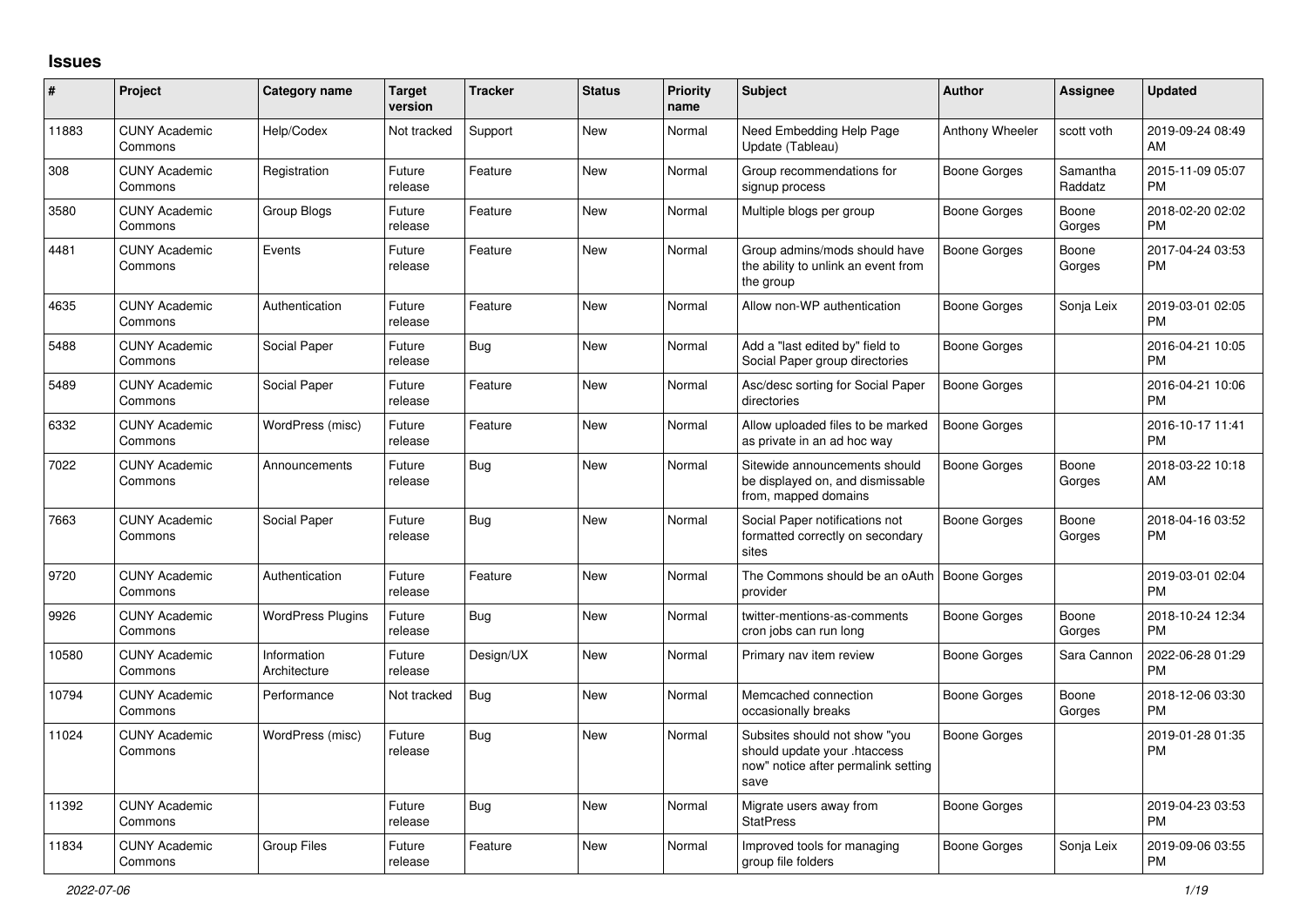| #     | <b>Project</b>                  | <b>Category name</b>           | <b>Target</b><br>version | <b>Tracker</b> | <b>Status</b> | <b>Priority</b><br>name | <b>Subject</b>                                                                             | <b>Author</b>       | Assignee        | <b>Updated</b>                |
|-------|---------------------------------|--------------------------------|--------------------------|----------------|---------------|-------------------------|--------------------------------------------------------------------------------------------|---------------------|-----------------|-------------------------------|
| 12042 | <b>CUNY Academic</b><br>Commons | <b>Email Notifications</b>     | Future<br>release        | Feature        | <b>New</b>    | Normal                  | Improved error logging for BPGES<br>send queue                                             | Boone Gorges        | Boone<br>Gorges | 2021-11-19 12:25<br><b>PM</b> |
| 12091 | <b>CUNY Academic</b><br>Commons | Group Files                    | Future<br>release        | Feature        | New           | Normal                  | Improved pre-upload file validation<br>for bp-group-documents                              | <b>Boone Gorges</b> | Boone<br>Gorges | 2019-11-14 01:21<br><b>PM</b> |
| 12911 | <b>CUNY Academic</b><br>Commons |                                | Not tracked              | Feature        | <b>New</b>    | Normal                  | Block access to xmlrpc.php based<br>on User-Agent                                          | Boone Gorges        | Boone<br>Gorges | 2020-06-09 05:12<br><b>PM</b> |
| 13048 | <b>CUNY Academic</b><br>Commons | Shortcodes and<br>embeds       | Future<br>release        | Feature        | New           | Normal                  | Jupyter Notebooks support                                                                  | Boone Gorges        |                 | 2020-07-14 11:46<br>AM        |
| 13331 | <b>CUNY Academic</b><br>Commons | Site cloning                   | Future<br>release        | <b>Bug</b>     | New           | Normal                  | <b>Combine Site Template and Clone</b><br>operations                                       | Boone Gorges        | Jeremy Felt     | 2021-11-19 12:39<br><b>PM</b> |
| 13358 | <b>CUNY Academic</b><br>Commons | Group Forums                   | Future<br>release        | Feature        | New           | Normal                  | Improved UI for group forum<br>threading settings                                          | Boone Gorges        | Raymond<br>Hoh  | 2021-11-19 12:27<br><b>PM</b> |
| 13466 | <b>CUNY Academic</b><br>Commons | Cavalcade                      | Future<br>release        | Feature        | New           | Normal                  | Automated cleanup for duplicate<br>Cavalcade tasks                                         | Boone Gorges        | Boone<br>Gorges | 2020-10-13 05:24<br><b>PM</b> |
| 13835 | <b>CUNY Academic</b><br>Commons | WordPress (misc)               | Future<br>release        | Feature        | <b>New</b>    | Normal                  | Allow OneSearch widget to have<br>'CUNY' as campus                                         | Boone Gorges        | Boone<br>Gorges | 2021-11-19 12:39<br><b>PM</b> |
| 13891 | <b>CUNY Academic</b><br>Commons | Internal Tools and<br>Workflow | 2.1.0                    | Feature        | New           | Normal                  | Migrate automated linting to<br>GitHub Actions                                             | Boone Gorges        | Jeremy Felt     | 2022-06-29 11:13<br>AM        |
| 14184 | <b>CUNY Academic</b><br>Commons | Public Portfolio               | Future<br>release        | Feature        | New           | Normal                  | Centralized mechanism for storing<br><b>Campus affiliations</b>                            | <b>Boone Gorges</b> | Boone<br>Gorges | 2022-01-04 11:35<br>AM        |
| 14309 | <b>CUNY Academic</b><br>Commons | Group Library                  | Future<br>release        | Feature        | New           | Normal                  | Better handling of<br>bp_group_document file download<br>attempts when file is not present | Boone Gorges        | Boone<br>Gorges | 2021-11-19 12:28<br>PM        |
| 14987 | <b>CUNY Academic</b><br>Commons | <b>WordPress Plugins</b>       | Future<br>release        | Bug            | <b>New</b>    | Normal                  | Elementor update causes<br>database freeze-up                                              | Boone Gorges        | Boone<br>Gorges | 2021-11-29 12:02<br><b>PM</b> |
| 15194 | <b>CUNY Academic</b><br>Commons | Internal Tools and<br>Workflow | 2.1.0                    | Feature        | <b>New</b>    | Normal                  | PHPCS sniff for un-restored<br>switch_to_blog() calls                                      | Boone Gorges        | Jeremy Felt     | 2022-05-26 10:45<br>AM        |
| 15883 | <b>CUNY Academic</b><br>Commons |                                | 2.1.0                    | Feature        | New           | Normal                  | Release BPGES update                                                                       | Boone Gorges        | Boone<br>Gorges | 2022-05-26 10:39<br>AM        |
| 1166  | <b>CUNY Academic</b><br>Commons | <b>Email Invitations</b>       | Future<br>release        | Feature        | <b>New</b>    | Low                     | Better organizational tools for Sent   Boone Gorges<br>Invites                             |                     | Boone<br>Gorges | 2015-11-09 06:02<br><b>PM</b> |
| 1167  | <b>CUNY Academic</b><br>Commons | <b>Email Invitations</b>       | Future<br>release        | Feature        | <b>New</b>    | Low                     | Allow email invitations to be resent                                                       | Boone Gorges        | Boone<br>Gorges | 2015-11-12 12:53<br>AM        |
| 3048  | <b>CUNY Academic</b><br>Commons | <b>Public Portfolio</b>        | Future<br>release        | Feature        | <b>New</b>    | Low                     | Images for rich text profile fields                                                        | Boone Gorges        | Boone<br>Gorges | 2014-02-19 12:56<br><b>PM</b> |
| 6749  | <b>CUNY Academic</b><br>Commons | Events                         | Future<br>release        | Bug            | New           | Low                     | BPEO iCal request can trigger<br>very large number of DB queries                           | Boone Gorges        | Raymond<br>Hoh  | 2016-11-15 10:09<br><b>PM</b> |
| 3059  | <b>CUNY Academic</b><br>Commons | Group Forums                   | Future<br>release        | Design/UX      | <b>New</b>    | Normal                  | Forum Post Permissable Content<br><b>Explanatory Text</b>                                  | Chris Stein         | Chris Stein     | 2015-04-02 11:27<br>AM        |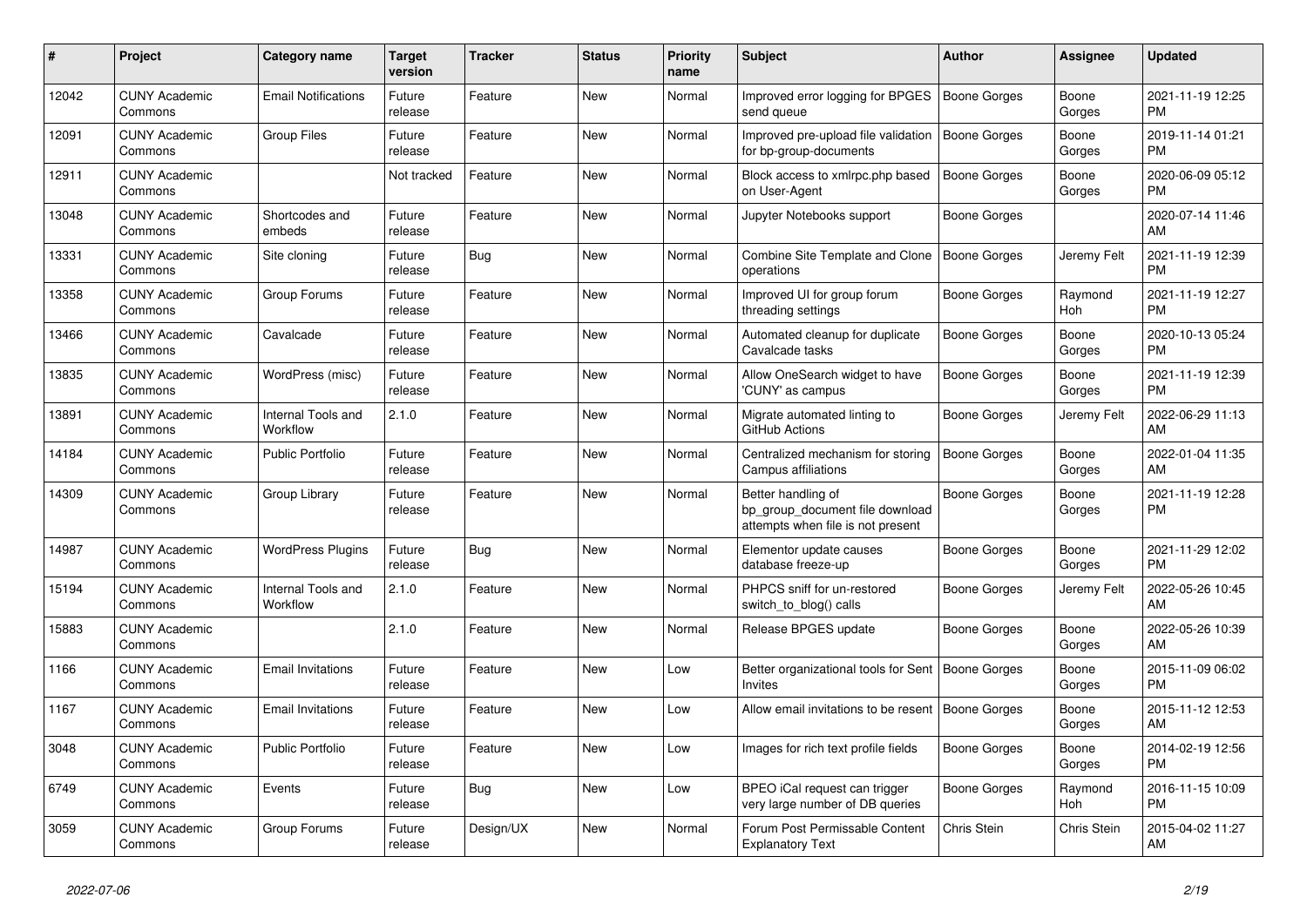| #     | Project                         | Category name            | <b>Target</b><br>version | <b>Tracker</b> | <b>Status</b> | <b>Priority</b><br>name | <b>Subject</b>                                                               | Author           | Assignee          | <b>Updated</b>                |
|-------|---------------------------------|--------------------------|--------------------------|----------------|---------------|-------------------------|------------------------------------------------------------------------------|------------------|-------------------|-------------------------------|
| 3565  | <b>CUNY Academic</b><br>Commons | My Commons               | Not tracked              | Documentation  | <b>New</b>    | Normal                  | Load Newest inconsistencies                                                  | Chris Stein      | scott voth        | 2015-11-09 01:16<br><b>PM</b> |
| 13199 | <b>CUNY Academic</b><br>Commons | Group Forums             | Future<br>release        | Feature        | New           | Normal                  | Favoring Groups over bbPress<br>plugin                                       | Colin McDonald   | Colin<br>McDonald | 2021-11-19 12:28<br><b>PM</b> |
| 13370 | <b>CUNY Academic</b><br>Commons | Group Library            | Future<br>release        | Feature        | New           | Normal                  | Library bulk deletion and folder<br>editina                                  | Colin McDonald   | Boone<br>Gorges   | 2020-10-13 10:41<br>AM        |
| 15210 | <b>CUNY Academic</b><br>Commons | Analytics                | Not tracked              | Design/UX      | <b>New</b>    | Normal                  | Google Analytics improvements                                                | Colin McDonald   | Boone<br>Gorges   | 2022-05-24 10:47<br>AM        |
| 9729  | <b>CUNY Academic</b><br>Commons | <b>SEO</b>               | Not tracked              | Support        | New           | Normal                  | 503 Errors showing on<br>newlaborforum.cuny.edu                              | Diane Krauthamer | Raymond<br>Hoh    | 2018-05-22 04:48<br><b>PM</b> |
| 3615  | <b>CUNY Academic</b><br>Commons | Redmine                  | Not tracked              | Feature        | New           | Low                     | Create Redmine issues via email                                              | Dominic Giglio   | Boone<br>Gorges   | 2017-11-16 11:36<br>AM        |
| 11968 | JustPublics@365<br>MediaCamp    |                          |                          | Feature        | <b>New</b>    | Normal                  | Nanoscience Retractable Display<br>Unit                                      | Donald Cherry    | Bonnie<br>Eissner | 2021-02-19 08:50<br>AM        |
| 13457 | <b>CUNY Academic</b><br>Commons | Group Forums             | 2.0.3                    | Bug            | New           | High                    | Forum post not sending<br>notifications                                      | Filipa Calado    | Raymond<br>Hoh    | 2022-06-29 11:32<br>AM        |
| 11545 | <b>CUNY Academic</b><br>Commons | <b>WordPress Plugins</b> | Not tracked              | Support        | <b>New</b>    | Normal                  | <b>Twitter searches in WordPress</b>                                         | Gina Cherry      | Matt Gold         | 2019-09-23 01:03<br><b>PM</b> |
| 6755  | <b>CUNY Academic</b><br>Commons | WordPress (misc)         | Future<br>release        | Bug            | <b>New</b>    | Normal                  | Cannot Deactivate Plugin                                                     | Laura Kane       |                   | 2016-11-16 01:12<br><b>PM</b> |
| 11789 | <b>CUNY Academic</b><br>Commons | Courses                  | Future<br>release        | Feature        | New           | Normal                  | Ability to remove item from<br>Courses list                                  | Laurie Hurson    | Sonja Leix        | 2019-09-24 12:28<br><b>PM</b> |
| 11843 | <b>CUNY Academic</b><br>Commons | WordPress (misc)         | Future<br>release        | Design/UX      | New           | Normal                  | <b>Tweaking the Gutenberg Editor</b><br>Interface                            | Laurie Hurson    |                   | 2022-04-26 12:00<br><b>PM</b> |
| 11879 | <b>CUNY Academic</b><br>Commons |                          | Not tracked              | <b>Bug</b>     | <b>New</b>    | Normal                  | Hypothesis comments appearing<br>on multiple, different pdfs across<br>blogs | Laurie Hurson    | Laurie Hurson     | 2019-09-19 02:39<br><b>PM</b> |
| 12328 | <b>CUNY Academic</b><br>Commons |                          | Not tracked              | Support        | New           | Normal                  | Sign up Code for Non-CUNY<br>Faculty                                         | Laurie Hurson    |                   | 2020-01-28 10:25<br>AM        |
| 12438 | <b>CUNY Academic</b><br>Commons | Courses                  | Not tracked              | <b>Bug</b>     | <b>New</b>    | Normal                  | Site appearing twice                                                         | Laurie Hurson    | Boone<br>Gorges   | 2020-02-18 01:34<br><b>PM</b> |
| 13650 | <b>CUNY Academic</b><br>Commons | Group Library            | Future<br>release        | Feature        | New           | Normal                  | Forum Attachments in Group<br>Librarv                                        | Laurie Hurson    |                   | 2021-11-19 12:30<br><b>PM</b> |
| 14475 | <b>CUNY Academic</b><br>Commons |                          | Not tracked              | Publicity      | New           | Normal                  | <b>OER Showcase Page</b>                                                     | Laurie Hurson    | Laurie Hurson     | 2021-09-14 10:46<br>AM        |
| 14787 | <b>CUNY Academic</b><br>Commons | Plugin Packages          | Future<br>release        | Feature        | <b>New</b>    | Normal                  | Creating a "Design" plugin<br>package                                        | Laurie Hurson    | scott voth        | 2022-04-27 04:56<br><b>PM</b> |
| 14936 | <b>CUNY Academic</b><br>Commons |                          |                          | Bug            | <b>New</b>    | Normal                  | Commons websites blocked by<br>SPS campus network                            | Laurie Hurson    |                   | 2021-11-03 03:57<br><b>PM</b> |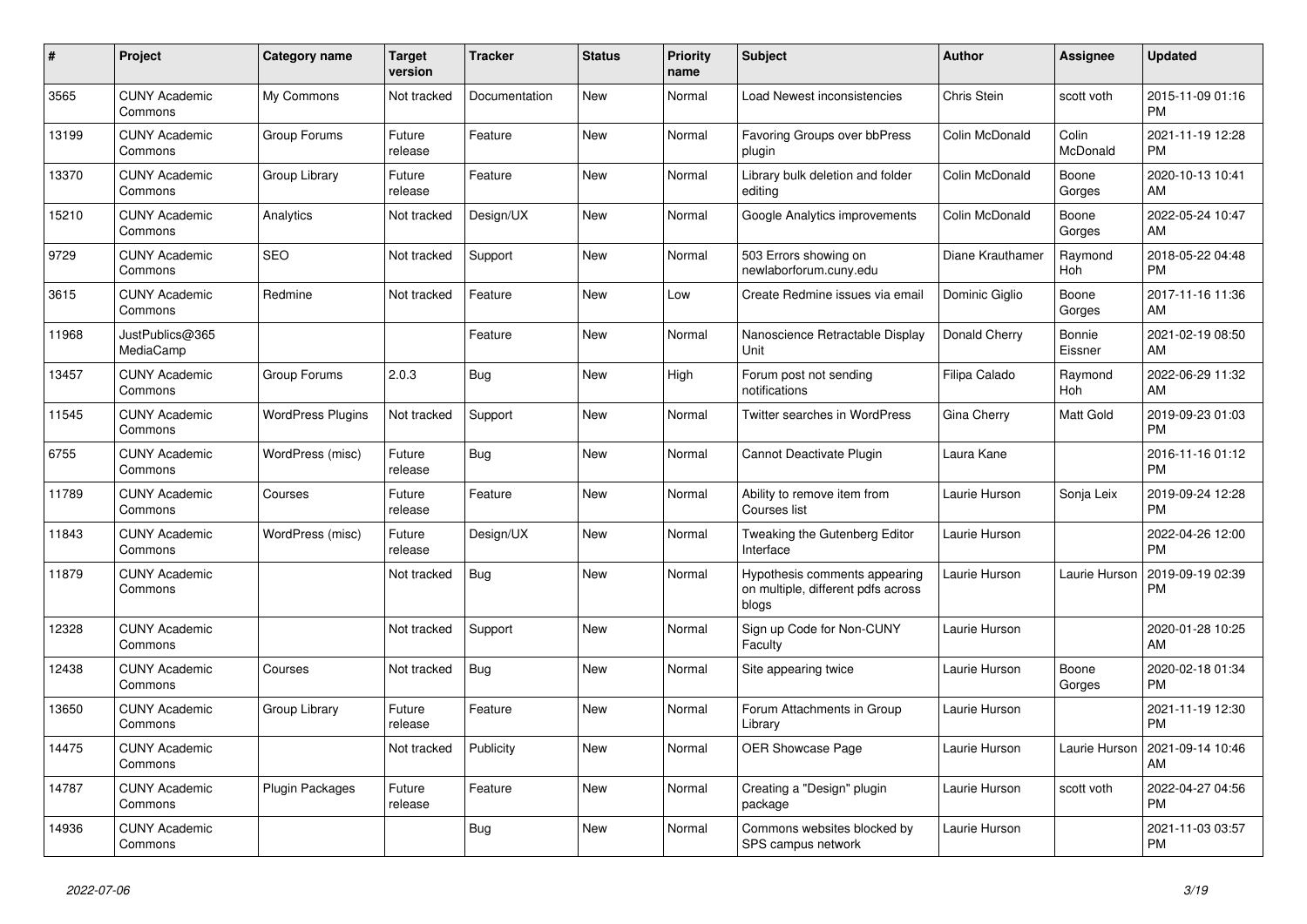| $\pmb{\sharp}$ | Project                         | <b>Category name</b>       | <b>Target</b><br>version | <b>Tracker</b> | <b>Status</b> | <b>Priority</b><br>name | <b>Subject</b>                                                          | <b>Author</b>   | <b>Assignee</b>     | <b>Updated</b>                |
|----------------|---------------------------------|----------------------------|--------------------------|----------------|---------------|-------------------------|-------------------------------------------------------------------------|-----------------|---------------------|-------------------------------|
| 14940          | <b>CUNY Academic</b><br>Commons |                            |                          | Bug            | New           | Normal                  | Discrepancy between Commons<br>profile "sites" and actual # of sites    | Laurie Hurson   |                     | 2021-11-08 11:09<br>AM        |
| 15757          | <b>CUNY Academic</b><br>Commons |                            |                          | Bug            | New           | Normal                  | Members # do not match                                                  | Laurie Hurson   |                     | 2022-03-30 04:52<br><b>PM</b> |
| 16199          | <b>CUNY Academic</b><br>Commons | <b>Directories</b>         | 2.0.3                    | Bug            | <b>New</b>    | Normal                  | Removed "Semester" Filter from<br><b>Courses Directory</b>              | Laurie Hurson   | Boone<br>Gorges     | 2022-06-29 11:32<br>AM        |
| 16332          | <b>CUNY Academic</b><br>Commons |                            |                          | Feature        | <b>New</b>    | Normal                  | Refining the OER Tag: Remove<br>OER tag option from Creation<br>Process | Laurie Hurson   |                     | 2022-07-05 01:07<br><b>PM</b> |
| 16335          | <b>CUNY Academic</b><br>Commons |                            |                          | Feature        | New           | Normal                  | Revisiting options and functions of<br>Creative Commons license widget  | Laurie Hurson   |                     | 2022-07-06 11:17<br>AM        |
| 6078           | <b>CUNY Academic</b><br>Commons | Blogs (BuddyPress)         | Future<br>release        | Feature        | <b>New</b>    | Normal                  | <b>Explore Adding Network Blog</b><br>Metadata Plugin                   | Luke Waltzer    | Luke Waltzer        | 2016-10-11 10:29<br><b>PM</b> |
| 7624           | <b>CUNY Academic</b><br>Commons | BuddyPress (misc)          | Future<br>release        | Design/UX      | New           | Normal                  | <b>BP</b> Notifications                                                 | Luke Waltzer    | Paige Dupont        | 2017-02-08 10:43<br><b>PM</b> |
| 7928           | <b>CUNY Academic</b><br>Commons | Group Forums               | Not tracked              | <b>Bug</b>     | <b>New</b>    | Normal                  | Duplicate Forum post                                                    | Luke Waltzer    | Raymond<br>Hoh      | 2017-04-11 09:27<br><b>PM</b> |
| 7981           | <b>CUNY Academic</b><br>Commons | Social Paper               | Future<br>release        | Bug            | <b>New</b>    | Normal                  | Social Paper comments should not   Luke Waltzer<br>go to spam           |                 | Boone<br>Gorges     | 2018-04-16 03:52<br><b>PM</b> |
| 8835           | <b>CUNY Academic</b><br>Commons | <b>Blogs (BuddyPress)</b>  | Future<br>release        | Feature        | New           | Normal                  | Extend cuny.is shortlinks to sites                                      | Luke Waltzer    | Boone<br>Gorges     | 2022-04-26 11:59<br>AM        |
| 13430          | <b>CUNY Academic</b><br>Commons | Reply By Email             | Not tracked              | Bug            | New           | Normal                  | Delay in RBE                                                            | Luke Waltzer    | Raymond<br>Hoh      | 2020-10-13 11:16<br>AM        |
| 6389           | <b>CUNY Academic</b><br>Commons | <b>BuddyPress Docs</b>     | Future<br>release        | Feature        | <b>New</b>    | Low                     | Make Discussion Area Visible<br>When Editing a Doc                      | Luke Waltzer    | Boone<br>Gorges     | 2016-10-21 04:16<br><b>PM</b> |
| 8211           | <b>CUNY Academic</b><br>Commons | <b>WordPress Themes</b>    | Future<br>release        | Feature        | New           | Normal                  | Theme Suggestions: Material<br>Design-Inspired Themes                   | Margaret Galvan | Margaret<br>Galvan  | 2017-08-07 02:48<br><b>PM</b> |
| 15685          | <b>CUNY Academic</b><br>Commons |                            |                          | Support        | New           | High                    | problem with chrome?                                                    | Marilyn Weber   |                     | 2022-04-25 03:40<br><b>PM</b> |
| 5199           | <b>CUNY Academic</b><br>Commons | Social Paper               | Future<br>release        | Feature        | New           | Normal                  | add tables to the SP editor                                             | Marilyn Weber   |                     | 2016-10-24 11:27<br>AM        |
| 5205           | <b>CUNY Academic</b><br>Commons | Social Paper               | Future<br>release        | Feature        | <b>New</b>    | Normal                  | Social Paper folders                                                    | Marilyn Weber   |                     | 2016-02-11 10:24<br><b>PM</b> |
| 5282           | <b>CUNY Academic</b><br>Commons | Social Paper               | Future<br>release        | Bug            | <b>New</b>    | Normal                  | Replying via email directs to paper<br>but not individual comment.      | Marilyn Weber   | Raymond<br>Hoh      | 2016-03-02 01:48<br><b>PM</b> |
| 5397           | <b>CUNY Academic</b><br>Commons | Social Paper               | Future<br>release        | Feature        | New           | Normal                  | frustrating to have to<br>enable/disable in SP                          | Marilyn Weber   | Samantha<br>Raddatz | 2016-04-20 03:39<br><b>PM</b> |
| 5992           | <b>CUNY Academic</b><br>Commons | <b>Email Notifications</b> | Future<br>release        | Feature        | <b>New</b>    | Normal                  | Changing the From line of<br>autogenerated blog emails                  | Marilyn Weber   |                     | 2018-09-27 05:19<br><b>PM</b> |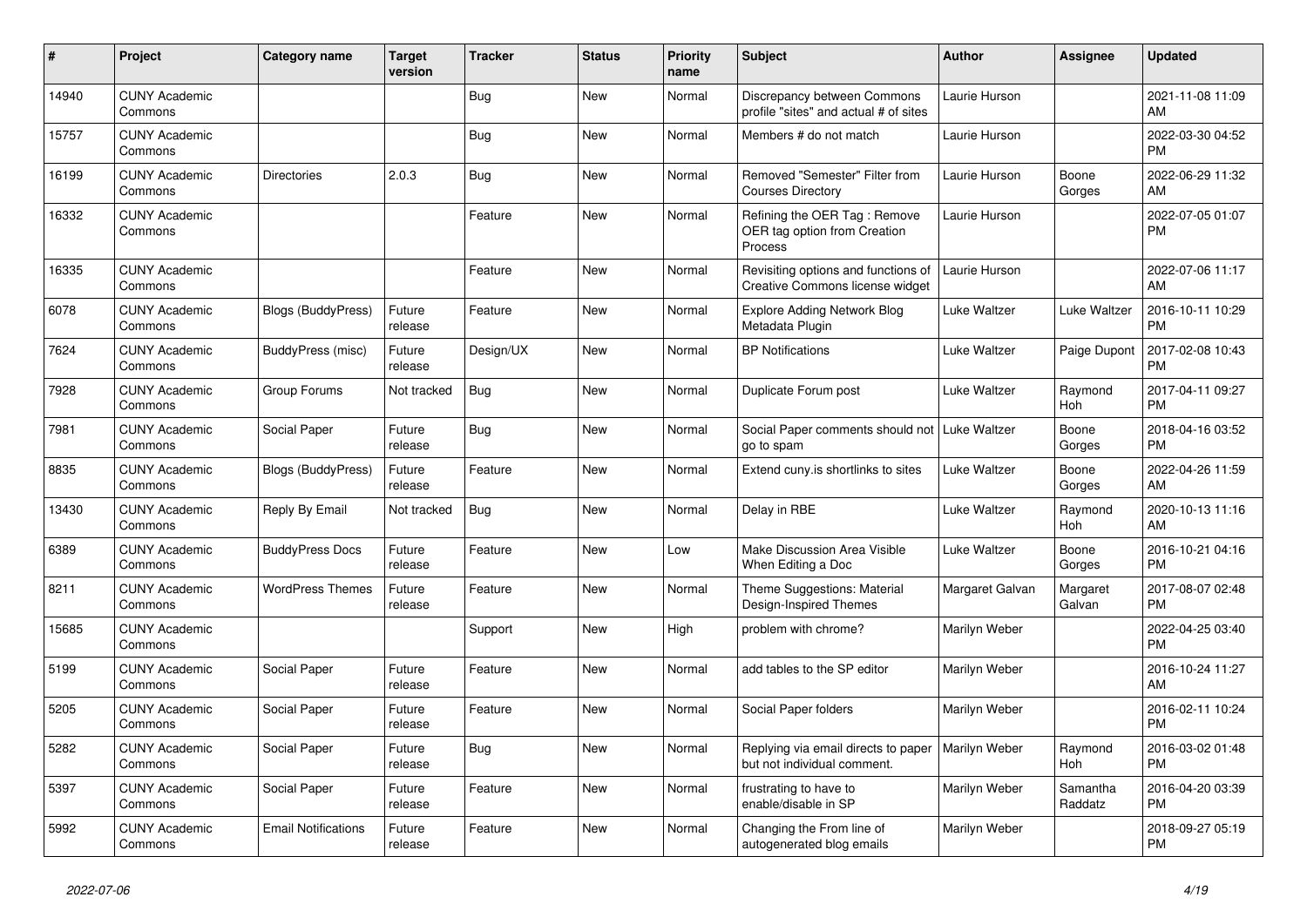| #     | Project                         | <b>Category name</b>     | <b>Target</b><br>version | <b>Tracker</b> | <b>Status</b> | Priority<br>name | <b>Subject</b>                                                                                                                                        | <b>Author</b>          | <b>Assignee</b>     | <b>Updated</b>                |
|-------|---------------------------------|--------------------------|--------------------------|----------------|---------------|------------------|-------------------------------------------------------------------------------------------------------------------------------------------------------|------------------------|---------------------|-------------------------------|
| 8607  | <b>CUNY Academic</b><br>Commons |                          | Not tracked              | Support        | New           | Normal           | Paypal?                                                                                                                                               | Marilyn Weber          | Matt Gold           | 2018-05-15 01:37<br><b>PM</b> |
| 12352 | <b>CUNY Academic</b><br>Commons |                          | Not tracked              | Support        | New           | Normal           | 'posts list" page builder block<br>option                                                                                                             | Marilyn Weber          |                     | 2020-02-03 01:29<br><b>PM</b> |
| 12382 | <b>CUNY Academic</b><br>Commons | Membership               | Not tracked              | Support        | New           | Normal           | Email request change                                                                                                                                  | Marilyn Weber          | Marilyn<br>Weber    | 2020-02-06 12:56<br><b>PM</b> |
| 13286 | <b>CUNY Academic</b><br>Commons |                          | Not tracked              | Support        | <b>New</b>    | Normal           | problem connecting with<br>WordPress app                                                                                                              | Marilyn Weber          | Raymond<br>Hoh      | 2020-09-08 11:16<br>AM        |
| 14911 | <b>CUNY Academic</b><br>Commons | <b>WordPress Themes</b>  | Not tracked              | Support        | <b>New</b>    | Normal           | Twentytwentyone theme                                                                                                                                 | Marilyn Weber          |                     | 2021-10-28 10:37<br>AM        |
| 15045 | <b>CUNY Academic</b><br>Commons |                          |                          | Support        | New           | Normal           | no result for KCeL in the search<br>box on the commons                                                                                                | Marilyn Weber          |                     | 2021-12-10 11:29<br>AM        |
| 15565 | <b>CUNY Academic</b><br>Commons |                          |                          | Support        | <b>New</b>    | Normal           | Events - send updates to an email<br>listserv                                                                                                         | Marilyn Weber          |                     | 2022-03-10 01:06<br><b>PM</b> |
| 15816 | <b>CUNY Academic</b><br>Commons |                          | Not tracked              | Support        | <b>New</b>    | Normal           | slow loading at SPS                                                                                                                                   | Marilyn Weber          |                     | 2022-04-05 01:26<br><b>PM</b> |
| 5050  | <b>CUNY Academic</b><br>Commons | Social Paper             | Future<br>release        | Feature        | New           | Low              | Making comments visible in SP<br>editing mode (SP suggestion #1)                                                                                      | Marilyn Weber          | Samantha<br>Raddatz | 2019-09-17 11:10<br><b>PM</b> |
| 5052  | <b>CUNY Academic</b><br>Commons | Social Paper             | Future<br>release        | Feature        | New           | Low              | Sentence by sentence or line by<br>line comments (SP suggestion #3)                                                                                   | Marilyn Weber          | Boone<br>Gorges     | 2016-02-11 10:24<br><b>PM</b> |
| 5053  | <b>CUNY Academic</b><br>Commons | Social Paper             | Future<br>release        | Feature        | New           | Low              | Scrollable menu to add readers<br>(SP suggestion #4)                                                                                                  | Marilyn Weber          | Samantha<br>Raddatz | 2016-04-21 05:21<br><b>PM</b> |
| 5058  | <b>CUNY Academic</b><br>Commons | Social Paper             | Future<br>release        | Feature        | <b>New</b>    | Low              | Can there be a clearer signal that<br>even when comments have<br>already been made you add<br>comments by clicking on the side?<br>(SP suggestion #5) | Marilyn Weber          | Samantha<br>Raddatz | 2016-02-11 10:24<br><b>PM</b> |
| 364   | <b>CUNY Academic</b><br>Commons | <b>WordPress Plugins</b> | Future<br>release        | Feature        | New           | Normal           | <b>Bulletin Board</b>                                                                                                                                 | <b>Matt Gold</b>       |                     | 2015-01-05 08:50<br><b>PM</b> |
| 3657  | <b>CUNY Academic</b><br>Commons | WordPress (misc)         | Not tracked              | Feature        | <b>New</b>    | Normal           | Create alert for GC email<br>addresses                                                                                                                | Matt Gold              | Matt Gold           | 2016-04-14 11:29<br><b>PM</b> |
| 13949 | <b>CUNY Academic</b><br>Commons |                          | Not tracked              | Bug            | <b>New</b>    | Normal           | Continued debugging of runaway<br>MySQL connections                                                                                                   | <b>Matt Gold</b>       | Boone<br>Gorges     | 2021-09-14 10:42<br>AM        |
| 16307 | <b>CUNY Academic</b><br>Commons |                          |                          | Bug            | New           | Normal           | Add brief messaging to<br>accept/decline group membership<br>requests                                                                                 | Matt Gold              | Boone<br>Gorges     | 2022-06-27 06:13<br>PM        |
| 9908  | <b>CUNY Academic</b><br>Commons |                          | Not tracked              | Feature        | New           | Normal           | Is it possible to send email<br>updates to users (or an email<br>address not on the list) for only a<br>single page AFTER being<br>prompted?          | <b>Michael Shields</b> | scott voth          | 2018-06-11 01:34<br><b>PM</b> |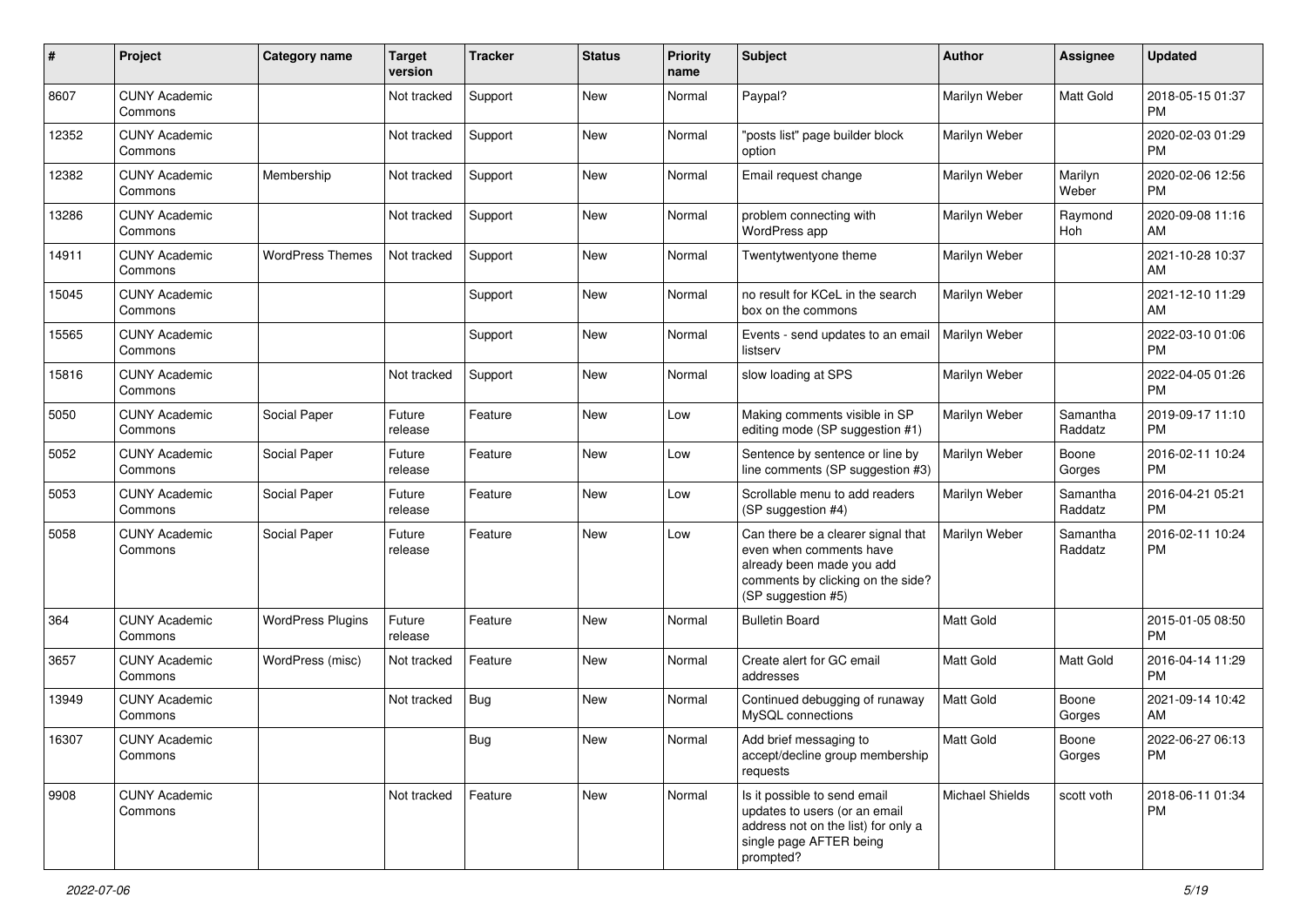| #     | <b>Project</b>                  | <b>Category name</b>     | <b>Target</b><br>version | <b>Tracker</b> | <b>Status</b> | <b>Priority</b><br>name | <b>Subject</b>                                                              | <b>Author</b>           | Assignee            | <b>Updated</b>                |
|-------|---------------------------------|--------------------------|--------------------------|----------------|---------------|-------------------------|-----------------------------------------------------------------------------|-------------------------|---------------------|-------------------------------|
| 2753  | <b>CUNY Academic</b><br>Commons | <b>Public Portfolio</b>  | Future<br>release        | Feature        | New           | Normal                  | Create actual actual tagification in<br>academic interests and other fields | Micki Kaufman           | Boone<br>Gorges     | 2015-01-05 08:52<br><b>PM</b> |
| 3506  | <b>CUNY Academic</b><br>Commons | Publicity                | 1.7                      | Publicity      | New           | Normal                  | Prepare 1.7 email messaging                                                 | Micki Kaufman           | Micki<br>Kaufman    | 2014-10-01 12:36<br><b>PM</b> |
| 3509  | <b>CUNY Academic</b><br>Commons | Publicity                | 1.7                      | Publicity      | New           | Normal                  | Create 1.7 digital signage imagery                                          | Micki Kaufman           | Marilyn<br>Weber    | 2014-10-01 12:40<br><b>PM</b> |
| 9346  | <b>CUNY Academic</b><br>Commons | WordPress (misc)         | Not tracked              | <b>Bug</b>     | <b>New</b>    | Normal                  | Clone cetls.bmcc.cuny.edu for<br>development                                | Owen Roberts            | Raymond<br>Hoh      | 2018-03-06 05:35<br><b>PM</b> |
| 6665  | <b>CUNY Academic</b><br>Commons |                          | Not tracked              | Publicity      | <b>New</b>    | Normal                  | Dead Link in 1.10 announcement<br>post                                      | Paige Dupont            | Stephen Real        | 2016-12-01 03:11<br><b>PM</b> |
| 16294 | <b>CUNY Academic</b><br>Commons |                          |                          | <b>Bug</b>     | <b>New</b>    | Urgent                  | CAC is down                                                                 | Raffi<br>Khatchadourian |                     | 2022-06-27 02:00<br><b>PM</b> |
| 5182  | <b>CUNY Academic</b><br>Commons | Social Paper             | Future<br>release        | Design/UX      | <b>New</b>    | Normal                  | "Publishing" a private paper on<br>social paper?                            | Raffi<br>Khatchadourian | Boone<br>Gorges     | 2016-10-13 04:12<br><b>PM</b> |
| 5183  | <b>CUNY Academic</b><br>Commons | Social Paper             | Future<br>release        | Design/UX      | New           | Normal                  | Creating a new paper when<br>viewing an existing paper                      | Raffi<br>Khatchadourian | Samantha<br>Raddatz | 2016-02-02 12:09<br><b>PM</b> |
| 9420  | <b>CUNY Academic</b><br>Commons | cuny.is                  | Not tracked              | Feature        | New           | Normal                  | Request for http://cuny.is/streams                                          | Raffi<br>Khatchadourian | Marilyn<br>Weber    | 2018-04-02 10:08<br>AM        |
| 14792 | <b>CUNY Academic</b><br>Commons |                          |                          | <b>Bug</b>     | <b>New</b>    | Normal                  | Inconsistent email notifications<br>from gravity forms                      | Raffi<br>Khatchadourian |                     | 2021-10-04 01:50<br><b>PM</b> |
| 16314 | <b>CUNY Academic</b><br>Commons | <b>WordPress Plugins</b> |                          | Feature        | New           | Normal                  | Install Multicollab plug-in?                                                | Raffi<br>Khatchadourian |                     | 2022-06-29 03:44<br><b>PM</b> |
| 8498  | <b>CUNY Academic</b><br>Commons | <b>WordPress Plugins</b> | Future<br>release        | Feature        | New           | Low                     | <b>Gravity Forms Email Users</b>                                            | Raffi<br>Khatchadourian | Matt Gold           | 2017-10-13 12:58<br><b>PM</b> |
| 3691  | <b>CUNY Academic</b><br>Commons | <b>WordPress Plugins</b> | Future<br>release        | <b>Bug</b>     | <b>New</b>    | Normal                  | <b>WPMU Domain Mapping</b><br>Debugging on cdev                             | Raymond Hoh             | Matt Gold           | 2014-12-12 09:04<br>AM        |
| 11243 | <b>CUNY Academic</b><br>Commons | BuddyPress (misc)        | Future<br>release        | Bug            | New           | Normal                  | Audit bp-custom.php                                                         | Raymond Hoh             | Raymond<br>Hoh      | 2022-04-26 11:59<br>AM        |
| 14496 | <b>CUNY Academic</b><br>Commons | Domain Mapping           | Future<br>release        | Bug            | New           | Normal                  | Mapped domain SSO uses<br>third-party cookies                               | Raymond Hoh             | Raymond<br>Hoh      | 2021-05-24 04:03<br><b>PM</b> |
| 14908 | <b>CUNY Academic</b><br>Commons | Performance              |                          | <b>Bug</b>     | <b>New</b>    | Normal                  | Stale object cache on cdev                                                  | Raymond Hoh             | Boone<br>Gorges     | 2021-12-07 09:45<br>AM        |
| 16177 | <b>CUNY Academic</b><br>Commons | Reply By Email           |                          | Bug            | New           | Normal                  | Switch to Inbound mode for RBE                                              | Raymond Hoh             | Raymond<br>Hoh      | 2022-05-30 04:32<br><b>PM</b> |
| 16255 | <b>CUNY Academic</b><br>Commons | WordPress (misc)         |                          | Bug            | New           | Normal                  | Need to define 'MULTISITE'<br>constant in wp-config.php                     | Raymond Hoh             |                     | 2022-06-19 09:31<br>AM        |
| 16319 | <b>CUNY Academic</b><br>Commons | <b>WordPress Plugins</b> | 2.0.3                    | <b>Bug</b>     | <b>New</b>    | Normal                  | Request for Events Calendar Pro<br>5.14.2 update                            | Raymond Hoh             | Raymond<br>Hoh      | 2022-07-01 04:16<br><b>PM</b> |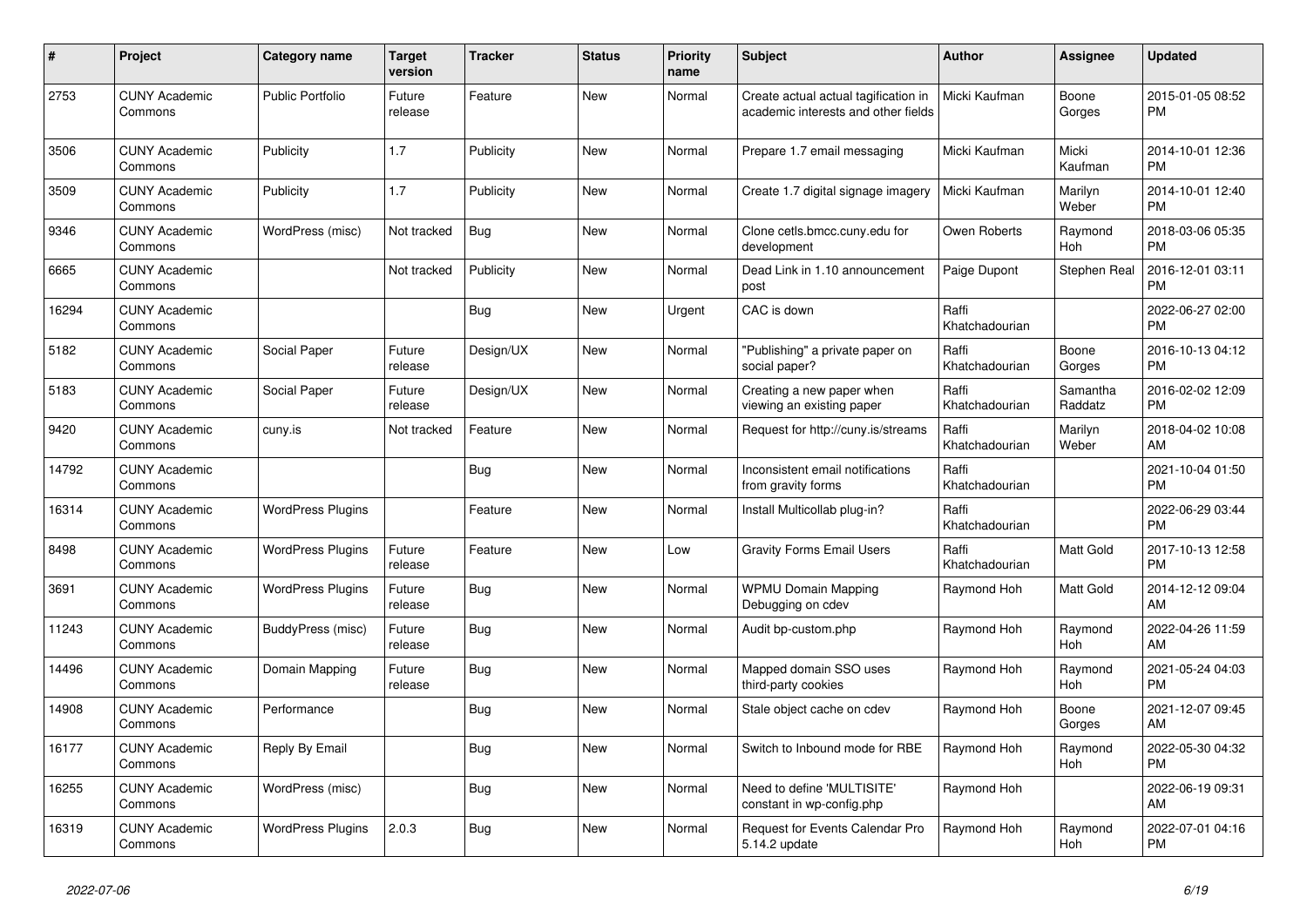| #     | Project                         | <b>Category name</b>     | <b>Target</b><br>version | <b>Tracker</b> | <b>Status</b> | <b>Priority</b><br>name | Subject                                                                              | Author           | Assignee            | <b>Updated</b>                |
|-------|---------------------------------|--------------------------|--------------------------|----------------|---------------|-------------------------|--------------------------------------------------------------------------------------|------------------|---------------------|-------------------------------|
| 4222  | <b>CUNY Academic</b><br>Commons | <b>User Experience</b>   | Future<br>release        | Design/UX      | New           | Normal                  | Add information to 'Delete<br>Account' page                                          | Samantha Raddatz | scott voth          | 2015-06-26 11:35<br>AM        |
| 4225  | <b>CUNY Academic</b><br>Commons | DiRT Integration         | Future<br>release        | Design/UX      | New           | Normal                  | Add information to DIRT page (in<br>Create a Group)                                  | Samantha Raddatz | <b>Matt Gold</b>    | 2015-06-26 03:14<br><b>PM</b> |
| 4226  | <b>CUNY Academic</b><br>Commons | <b>BuddyPress Docs</b>   | Future<br>release        | Design/UX      | New           | Normal                  | Add option to connect a Doc with a<br>Group                                          | Samantha Raddatz | Samantha<br>Raddatz | 2015-09-09 04:08<br><b>PM</b> |
| 4253  | <b>CUNY Academic</b><br>Commons | <b>Public Portfolio</b>  | Future<br>release        | Design/UX      | <b>New</b>    | Normal                  | Encourage users to add portfolio<br>content                                          | Samantha Raddatz | Samantha<br>Raddatz | 2015-07-07 11:32<br>AM        |
| 4592  | <b>CUNY Academic</b><br>Commons | Events                   | Future<br>release        | Design/UX      | New           | Normal                  | Event Creation - Venue Dropdown<br>Slow                                              | Samantha Raddatz | Boone<br>Gorges     | 2015-09-14 04:56<br><b>PM</b> |
| 4622  | <b>CUNY Academic</b><br>Commons | <b>Public Portfolio</b>  | Future<br>release        | Design/UX      | New           | Normal                  | Profile Visibility Settings                                                          | Samantha Raddatz | Samantha<br>Raddatz | 2015-09-21 12:18<br>PM        |
| 5298  | <b>CUNY Academic</b><br>Commons |                          | Not tracked              | Publicity      | New           | Normal                  | Survey Pop-Up Text                                                                   | Samantha Raddatz | Samantha<br>Raddatz | 2016-03-22 12:27<br><b>PM</b> |
| 10226 | <b>CUNY Academic</b><br>Commons | Courses                  | Future<br>release        | Feature        | New           | Normal                  | Add "My Courses" to drop down<br>list                                                | scott voth       | Boone<br>Gorges     | 2021-11-19 12:42<br><b>PM</b> |
| 10354 | <b>CUNY Academic</b><br>Commons | <b>Public Portfolio</b>  | Future<br>release        | Feature        | New           | Normal                  | Opt out of Having a Profile Page                                                     | scott voth       | Chris Stein         | 2020-05-12 10:43<br>AM        |
| 10839 | <b>CUNY Academic</b><br>Commons | About page               | Not tracked              | Support        | New           | Normal                  | <b>Mission Statement Needs</b><br>Revision                                           | scott voth       | Matt Gold           | 2018-12-26 10:58<br>AM        |
| 11393 | <b>CUNY Academic</b><br>Commons |                          | Not tracked              | Publicity      | New           | Normal                  | After 1.15 release, ceate a hero<br>slide and post about adding a site<br>to a group | scott voth       | Patrick<br>Sweeney  | 2019-05-14 10:32<br>AM        |
| 11496 | <b>CUNY Academic</b><br>Commons | Public Portfolio         | 1.15.2                   | Support        | New           | Normal                  | Replace Twitter Icon on Member<br>Portfolio page                                     | scott voth       | Boone<br>Gorges     | 2019-06-06 01:03<br><b>PM</b> |
| 11531 | <b>CUNY Academic</b><br>Commons | Events                   | Future<br>release        | Feature        | New           | Normal                  | Main Events calendar should<br>include non-public events that user<br>has access to  | scott voth       | Boone<br>Gorges     | 2019-06-11 10:00<br>AM        |
| 11860 | <b>CUNY Academic</b><br>Commons | Registration             | Future<br>release        | Feature        | <b>New</b>    | Normal                  | Ensure Students Are Aware They<br>Can Use Aliases At Registration                    | scott voth       |                     | 2019-09-24 08:46<br>AM        |
| 12247 | <b>CUNY Academic</b><br>Commons | Publicity                | Not tracked              | Support        | New           | Normal                  | <b>Screenshot of First Commons</b><br>Homepage                                       | scott voth       | scott voth          | 2020-01-14 12:08<br><b>PM</b> |
| 12392 | <b>CUNY Academic</b><br>Commons | Help/Codex               | Not tracked              | Documentation  | New           | Normal                  | <b>Updates to Common Commons</b><br>Questions on Help Page                           | scott voth       | Margaret<br>Galvan  | 2020-02-11 10:53<br>AM        |
| 12573 | <b>CUNY Academic</b><br>Commons | <b>WordPress Plugins</b> | Future<br>release        | <b>Bug</b>     | New           | Normal                  | <b>CommentPress Core Issues</b>                                                      | scott voth       |                     | 2020-03-24 04:32<br>PM        |
| 14394 | <b>CUNY Academic</b><br>Commons |                          | Not tracked              | Feature        | New           | Normal                  | Commons News Site - redesign                                                         | scott voth       | scott voth          | 2021-09-14 10:46<br>AM        |
| 15767 | <b>CUNY Academic</b><br>Commons | WordPress (misc)         |                          | Support        | New           | Normal                  | Site loading slowly                                                                  | scott voth       | Boone<br>Gorges     | 2022-04-04 08:56<br><b>PM</b> |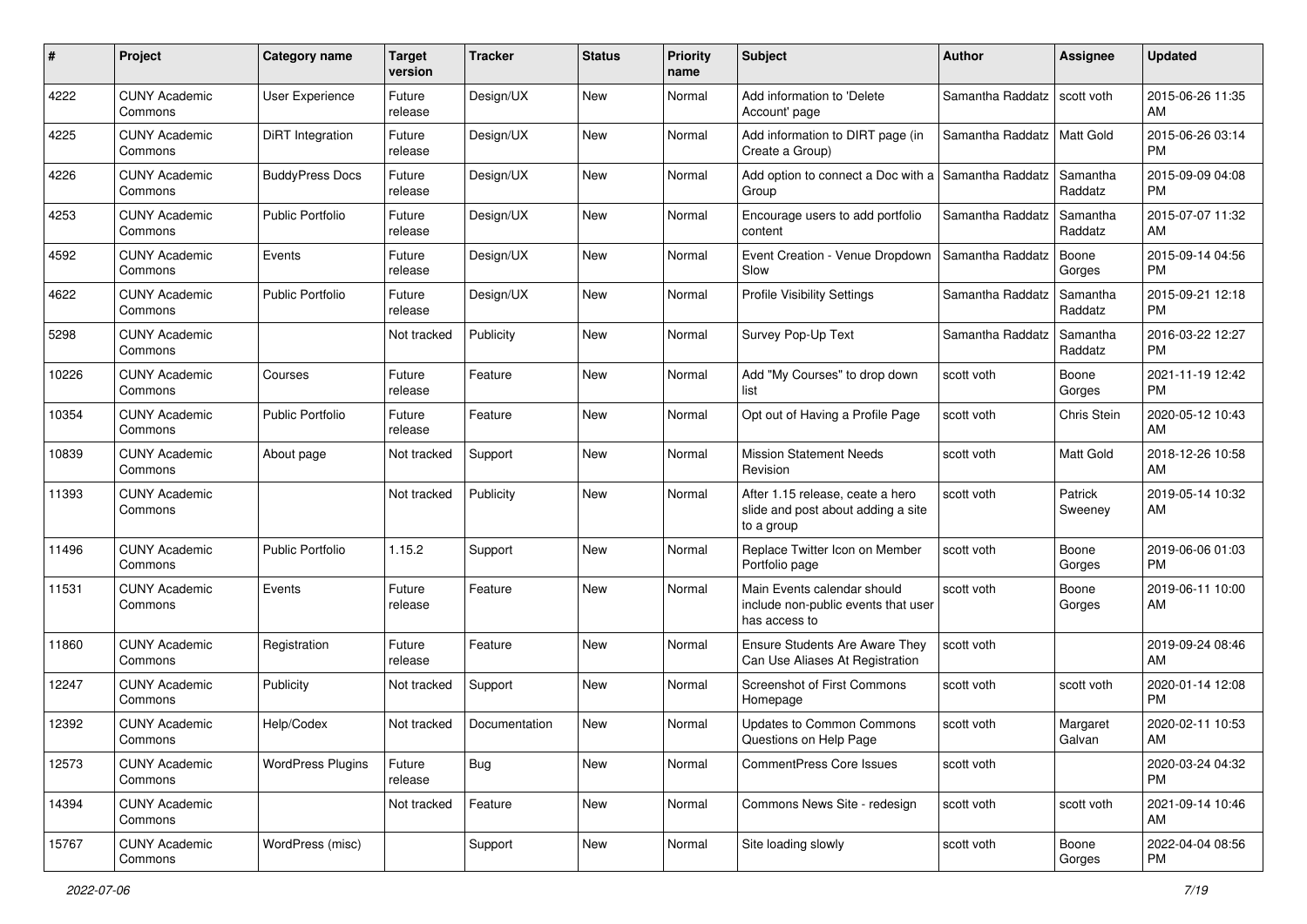| #     | Project                         | <b>Category name</b>           | <b>Target</b><br>version | <b>Tracker</b> | <b>Status</b> | <b>Priority</b><br>name | Subject                                                                                    | Author                  | <b>Assignee</b>     | <b>Updated</b>                |
|-------|---------------------------------|--------------------------------|--------------------------|----------------|---------------|-------------------------|--------------------------------------------------------------------------------------------|-------------------------|---------------------|-------------------------------|
| 4535  | <b>CUNY Academic</b><br>Commons | My Commons                     | Future<br>release        | Bug            | New           | Low                     | My Commons filter issue                                                                    | scott voth              | Raymond<br>Hoh      | 2015-09-01 11:17<br>AM        |
| 10439 | <b>CUNY Academic</b><br>Commons | Design                         | 2.1.0                    | Design/UX      | New           | Normal                  | Create Style Guide for Commons                                                             | Sonja Leix              | Sara Cannon         | 2022-06-28 01:43<br><b>PM</b> |
| 11624 | <b>CUNY Academic</b><br>Commons | WordPress (misc)               | Not tracked              | Support        | New           | Normal                  | Change pages into posts or swap<br>database for a Commons site?                            | Stephen Klein           | Raymond<br>Hoh      | 2019-07-09 11:04<br>AM        |
| 4972  | <b>CUNY Academic</b><br>Commons | Analytics                      | Not tracked              | Bug            | New           | Normal                  | <b>Newsletter Analytics</b>                                                                | Stephen Real            | Matt Gold           | 2015-12-09 12:54<br><b>PM</b> |
| 8440  | <b>CUNY Academic</b><br>Commons | Onboarding                     | Not tracked              | Bug            | New           | Normal                  | Create Test Email Accounts for<br><b>Onboarding Project</b>                                | Stephen Real            | Stephen Real        | 2017-08-01 09:49<br><b>PM</b> |
| 9643  | <b>CUNY Academic</b><br>Commons | Publicity                      | Not tracked              | Feature        | New           | Normal                  | Create a page on the Commons<br>for logos etc.                                             | Stephen Real            | Stephen Real        | 2018-04-24 10:53<br>AM        |
| 16318 | <b>CUNY Academic</b><br>Commons |                                |                          | Bug            | New           | Normal                  | Unable to Access block editor or<br>embed YouTube videos in new<br>pages, in one site only | <b>Syelle Graves</b>    |                     | 2022-07-01 06:53<br><b>PM</b> |
| 5679  | <b>CUNY Academic</b><br>Commons | Analytics                      | Not tracked              | Feature        | New           | Normal                  | Logged In Users for GA                                                                     | <b>Valerie Townsend</b> | Valerie<br>Townsend | 2016-06-11 09:49<br>AM        |
| 4388  | <b>CUNY Academic</b><br>Commons | WordPress (misc)               | Future<br>release        | <b>Bug</b>     | Assigned      | Normal                  | Repeated request for<br>authentication.                                                    | Alice.Lynn<br>McMichael | Raymond<br>Hoh      | 2015-08-11 07:35<br><b>PM</b> |
| 3230  | <b>CUNY Academic</b><br>Commons | Internal Tools and<br>Workflow | Not tracked              | Feature        | Assigned      | High                    | Scripts for quicker<br>provisioning/updating of<br>development environments                | Boone Gorges            | Boone<br>Gorges     | 2016-01-26 04:54<br><b>PM</b> |
| 618   | <b>CUNY Academic</b><br>Commons | <b>BuddyPress Docs</b>         | Future<br>release        | Feature        | Assigned      | Normal                  | BuddyPress Docs: export formats                                                            | <b>Boone Gorges</b>     | Boone<br>Gorges     | 2015-11-09 05:38<br>PM        |
| 1422  | <b>CUNY Academic</b><br>Commons | <b>BuddyPress Docs</b>         | Future<br>release        | Feature        | Assigned      | Normal                  | Make "created Doc" activity icons<br>non-mini                                              | <b>Boone Gorges</b>     | Boone<br>Gorges     | 2015-11-09 05:48<br><b>PM</b> |
| 1508  | <b>CUNY Academic</b><br>Commons | WordPress (misc)               | Future<br>release        | Feature        | Assigned      | Normal                  | Share login cookies across<br>mapped domains                                               | Boone Gorges            | Boone<br>Gorges     | 2012-07-02 12:12<br><b>PM</b> |
| 1744  | <b>CUNY Academic</b><br>Commons | <b>BuddyPress Docs</b>         | Future<br>release        | Feature        | Assigned      | Normal                  | Spreadsheet-style Docs                                                                     | <b>Boone Gorges</b>     | Boone<br>Gorges     | 2015-11-09 06:13<br><b>PM</b> |
| 2832  | <b>CUNY Academic</b><br>Commons | <b>Public Portfolio</b>        | Future<br>release        | Feature        | Assigned      | Normal                  | Improve interface for (not)<br>auto-linking profile fields                                 | <b>Boone Gorges</b>     | Chris Stein         | 2015-01-05 08:52<br><b>PM</b> |
| 3002  | <b>CUNY Academic</b><br>Commons | Search                         | Future<br>release        | Feature        | Assigned      | Normal                  | Overhaul CAC search by using<br>external search appliance                                  | <b>Boone Gorges</b>     | Boone<br>Gorges     | 2020-07-15 03:05<br>PM        |
| 3192  | <b>CUNY Academic</b><br>Commons | Group Forums                   | Future<br>release        | Feature        | Assigned      | Normal                  | Customizable forum views for<br>bbPress 2.x group forums                                   | Boone Gorges            | Raymond<br>Hoh      | 2015-11-09 12:47<br>PM        |
| 3193  | <b>CUNY Academic</b><br>Commons | Group Forums                   | Future<br>release        | Feature        | Assigned      | Normal                  | bbPress 2.x dynamic roles and<br><b>RBE</b>                                                | <b>Boone Gorges</b>     | Boone<br>Gorges     | 2014-09-30 01:30<br>PM        |
| 3330  | <b>CUNY Academic</b><br>Commons | My Commons                     | Future<br>release        | Feature        | Assigned      | Normal                  | "Commons Information" tool                                                                 | Boone Gorges            | Chris Stein         | 2014-09-22 08:46<br><b>PM</b> |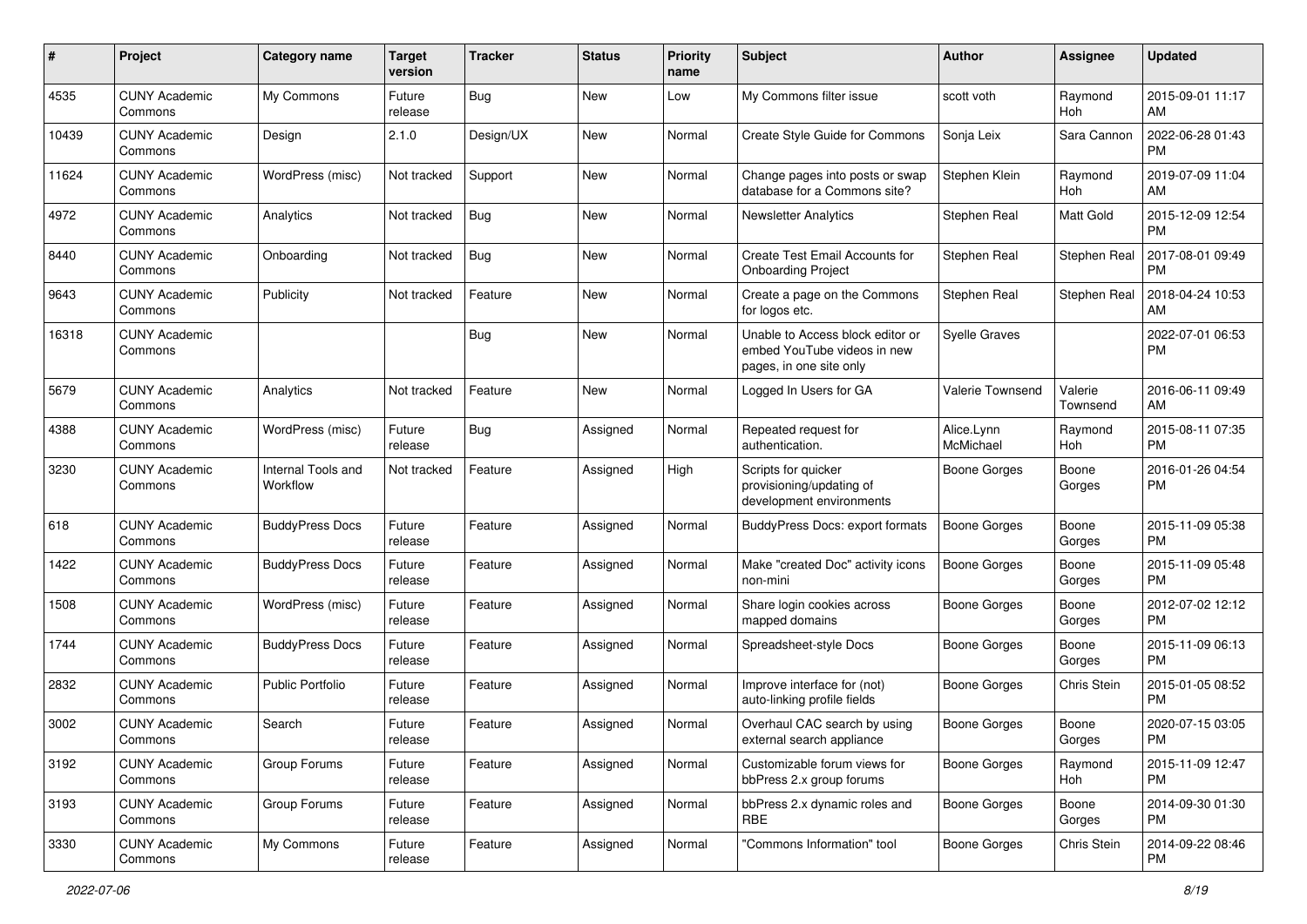| #     | Project                         | <b>Category name</b>     | <b>Target</b><br>version | <b>Tracker</b> | <b>Status</b> | <b>Priority</b><br>name | <b>Subject</b>                                                                             | <b>Author</b>       | <b>Assignee</b>     | <b>Updated</b>                |
|-------|---------------------------------|--------------------------|--------------------------|----------------|---------------|-------------------------|--------------------------------------------------------------------------------------------|---------------------|---------------------|-------------------------------|
| 5234  | <b>CUNY Academic</b><br>Commons | Membership               | Future<br>release        | Feature        | Assigned      | Normal                  | Write Unconfirmed patch for WP                                                             | Boone Gorges        | Boone<br>Gorges     | 2016-10-24 11:18<br>AM        |
| 11517 | <b>CUNY Academic</b><br>Commons |                          | Not tracked              | Feature        | Assigned      | Normal                  | wp-accessibility plugin should not<br>strip 'target="_blank" by default                    | Boone Gorges        | Laurie Hurson       | 2019-09-24 09:57<br>AM        |
| 12436 | <b>CUNY Academic</b><br>Commons |                          | Not tracked              | Bug            | Assigned      | Normal                  | Nightly system downtime                                                                    | Boone Gorges        |                     | 2020-08-01 09:30<br>AM        |
| 1165  | <b>CUNY Academic</b><br>Commons | <b>Email Invitations</b> | Future<br>release        | Feature        | Assigned      | Low                     | Allow saved lists of invitees under<br>Send Invites                                        | <b>Boone Gorges</b> | Boone<br>Gorges     | 2015-11-09 06:03<br><b>PM</b> |
| 1417  | <b>CUNY Academic</b><br>Commons | <b>BuddyPress Docs</b>   | Future<br>release        | Feature        | Assigned      | Low                     | <b>Bulk actions for BuddyPress Docs</b>                                                    | <b>Boone Gorges</b> | Boone<br>Gorges     | 2016-10-17 10:41<br><b>PM</b> |
| 1423  | <b>CUNY Academic</b><br>Commons | BuddyPress (misc)        | Future<br>release        | Feature        | Assigned      | Low                     | Show an avatar for pingback<br>comment activity items                                      | Boone Gorges        | Tahir Butt          | 2016-10-24 12:03<br><b>PM</b> |
| 1983  | <b>CUNY Academic</b><br>Commons | Home Page                | Future<br>release        | Feature        | Assigned      | Low                     | Media Library integration with<br><b>Featured Content plugin</b>                           | Boone Gorges        | Dominic<br>Giglio   | 2014-03-17 10:34<br>AM        |
| 1460  | <b>CUNY Academic</b><br>Commons | Analytics                | Future<br>release        | Feature        | Assigned      | Normal                  | Update System Report                                                                       | <b>Brian Foote</b>  | Boone<br>Gorges     | 2015-11-09 06:13<br><b>PM</b> |
| 860   | <b>CUNY Academic</b><br>Commons | Design                   | Future<br>release        | Design/UX      | Assigned      | Normal                  | <b>Standardize Button Treatment</b><br><b>Across the Commons</b>                           | Chris Stein         | Chris Stein         | 2014-05-01 09:45<br>AM        |
| 2666  | <b>CUNY Academic</b><br>Commons | About page               | Not tracked              | Documentation  | Assigned      | Normal                  | <b>Update About Text</b>                                                                   | Chris Stein         | Luke Waltzer        | 2016-03-04 11:19<br>AM        |
| 2881  | <b>CUNY Academic</b><br>Commons | <b>Public Portfolio</b>  | Future<br>release        | Feature        | Assigned      | Normal                  | Redesign the UX for Profiles                                                               | Chris Stein         | Chris Stein         | 2016-10-13 12:45<br><b>PM</b> |
| 3473  | <b>CUNY Academic</b><br>Commons | User Experience          | Future<br>release        | Feature        | Assigned      | Normal                  | Commons profile: Add help info<br>about "Positions" replacing "title"                      | Keith Miyake        | Samantha<br>Raddatz | 2015-11-09 02:28<br><b>PM</b> |
| 2175  | <b>CUNY Academic</b><br>Commons | WordPress (misc)         | Not tracked              | Support        | Assigned      | Normal                  | Subscibe 2 vs. Jetpack<br>subscription options                                             | local admin         | Matt Gold           | 2016-01-26 04:58<br><b>PM</b> |
| 2612  | <b>CUNY Academic</b><br>Commons |                          | Not tracked              | Publicity      | Assigned      | Normal                  | Pinterest site for the Commons                                                             | local admin         | Sarah<br>Morgano    | 2016-03-04 11:19<br>AM        |
| 2325  | <b>CUNY Academic</b><br>Commons | BuddyPress (misc)        | Future<br>release        | Feature        | Assigned      | Low                     | Profile should have separate fields<br>for first/last names                                | local admin         | Boone<br>Gorges     | 2015-11-09 06:09<br><b>PM</b> |
| 2610  | <b>CUNY Academic</b><br>Commons | Group Invitations        | Future<br>release        | Feature        | Assigned      | Low                     | Request: Custom invitation<br>message to group invites                                     | local admin         | Boone<br>Gorges     | 2015-11-09 06:13<br><b>PM</b> |
| 5225  | <b>CUNY Academic</b><br>Commons | Registration             | Future<br>release        | Feature        | Assigned      | Normal                  | On-boarding Issues                                                                         | Luke Waltzer        | Samantha<br>Raddatz | 2016-02-12 02:58<br><b>PM</b> |
| 5268  | <b>CUNY Academic</b><br>Commons | Group Forums             | Future<br>release        | Bug            | Assigned      | Normal                  | Long-time to post to multiple<br>groups                                                    | Luke Waltzer        | Daniel Jones        | 2016-09-07 06:31<br><b>PM</b> |
| 9895  | <b>CUNY Academic</b><br>Commons | Onboarding               | Future<br>release        | Feature        | Assigned      | Normal                  | Add "Accept Invitation"<br>link/button/function to Group<br>and/or Site invitation emails? | Luke Waltzer        | Boone<br>Gorges     | 2018-06-07 12:42<br><b>PM</b> |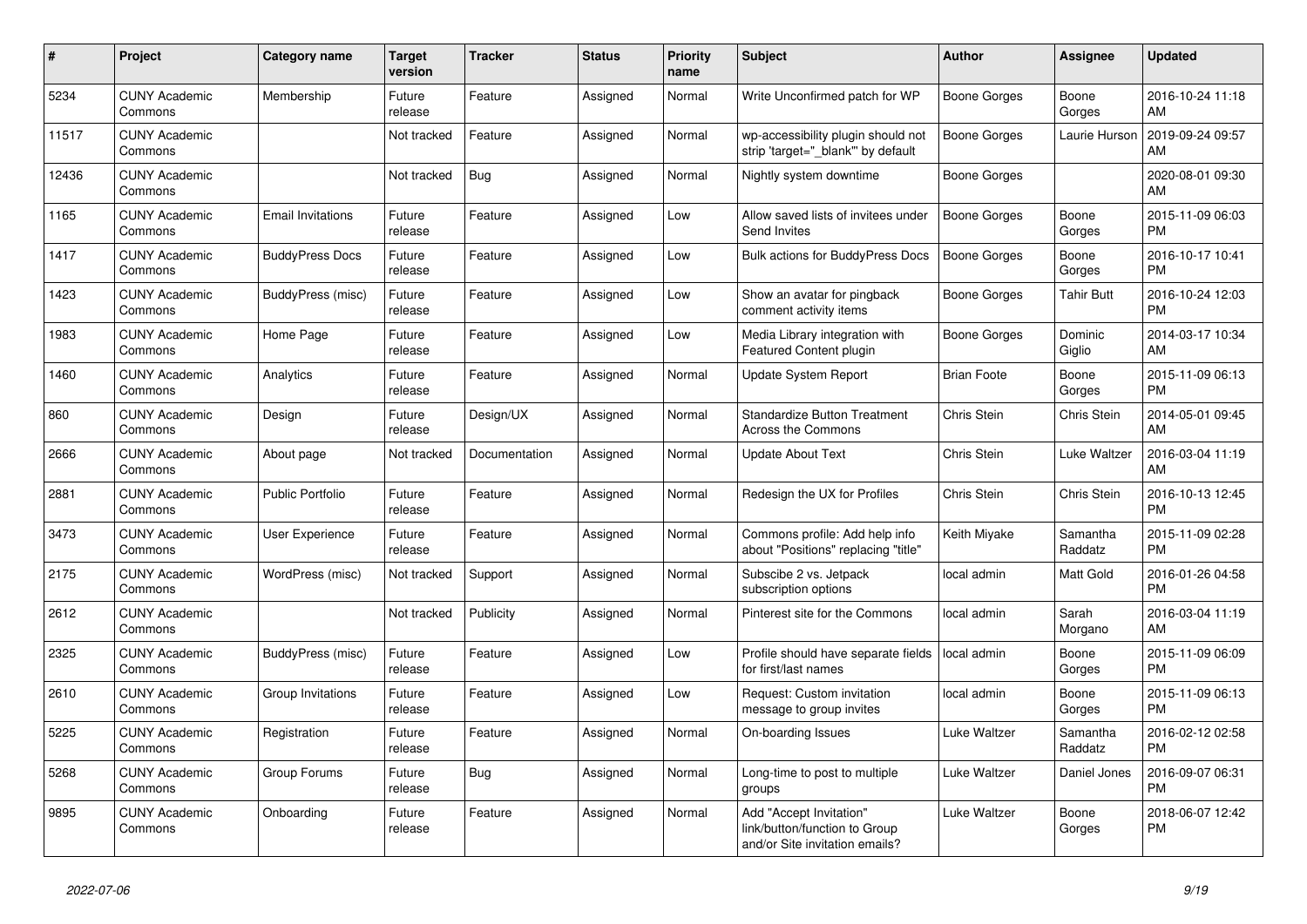| #     | Project                         | Category name            | <b>Target</b><br>version | <b>Tracker</b> | <b>Status</b> | <b>Priority</b><br>name | <b>Subject</b>                                                    | Author              | <b>Assignee</b>     | <b>Updated</b>                |
|-------|---------------------------------|--------------------------|--------------------------|----------------|---------------|-------------------------|-------------------------------------------------------------------|---------------------|---------------------|-------------------------------|
| 6392  | <b>CUNY Academic</b><br>Commons | Group Forums             | Future<br>release        | Design/UX      | Assigned      | Low                     | <b>Composition/Preview Panes in</b><br>Forum Posts                | <b>Luke Waltzer</b> | Paige Dupont        | 2016-10-21 04:26<br><b>PM</b> |
| 7828  | <b>CUNY Academic</b><br>Commons |                          | Not tracked              | Feature        | Assigned      | Normal                  | Theme Assessment 2017                                             | Margaret Galvan     | Margaret<br>Galvan  | 2017-05-02 10:41<br><b>PM</b> |
| 8078  | <b>CUNY Academic</b><br>Commons | <b>WordPress Plugins</b> | Future<br>release        | System Upgrade | Assigned      | Normal                  | <b>CommentPress Updates</b>                                       | Margaret Galvan     | Christian<br>Wach   | 2017-05-08 03:49<br><b>PM</b> |
| 9835  | <b>CUNY Academic</b><br>Commons | Group Forums             | Future<br>release        | Bug            | Assigned      | Normal                  | add a "like" function?                                            | Marilyn Weber       | <b>Erik Trainer</b> | 2018-06-05 01:49<br><b>PM</b> |
| 11519 | <b>CUNY Academic</b><br>Commons |                          | Not tracked              | Support        | Assigned      | Normal                  | comment option not appearing                                      | Marilyn Weber       |                     | 2019-09-24 10:28<br>AM        |
| 2571  | <b>NYCDH Community</b><br>Site  |                          |                          | Feature        | Assigned      | Normal                  | Add Google custom search box to<br>homepage                       | <b>Mark Newton</b>  | Raymond<br>Hoh      | 2013-05-18 07:49<br><b>PM</b> |
| 2574  | <b>NYCDH Community</b><br>Site  |                          |                          | Feature        | Assigned      | Normal                  | Add Way to Upload Files to<br>Groups                              | <b>Mark Newton</b>  | Raymond<br>Hoh      | 2013-05-18 07:46<br><b>PM</b> |
| 2577  | <b>NYCDH Community</b><br>Site  |                          |                          | Feature        | Assigned      | Low                     | Investigate Potential to Add Links<br>to the Forum                | <b>Mark Newton</b>  | Alex Gil            | 2013-05-16 09:40<br><b>PM</b> |
| 370   | <b>CUNY Academic</b><br>Commons | Registration             | Future<br>release        | Feature        | Assigned      | High                    | <b>Guest Accounts</b>                                             | <b>Matt Gold</b>    | Matt Gold           | 2015-04-09 09:33<br><b>PM</b> |
| 5691  | <b>CUNY Academic</b><br>Commons | Blogs (BuddyPress)       | Future<br>release        | <b>Bug</b>     | Assigned      | High                    | Differing numbers on Sites display                                | <b>Matt Gold</b>    | Raymond<br>Hoh      | 2016-06-13 01:37<br><b>PM</b> |
| 287   | <b>CUNY Academic</b><br>Commons | WordPress (misc)         | Future<br>release        | Feature        | Assigned      | Normal                  | Create troubleshooting tool for<br>account sign-up                | Matt Gold           | Boone<br>Gorges     | 2015-11-09 06:17<br><b>PM</b> |
| 365   | <b>CUNY Academic</b><br>Commons | WordPress (misc)         | Future<br>release        | Feature        | Assigned      | Normal                  | <b>Create Mouseover Tooltips</b><br>throughout Site               | <b>Matt Gold</b>    | Chris Stein         | 2015-11-09 06:18<br><b>PM</b> |
| 377   | <b>CUNY Academic</b><br>Commons | BuddyPress (misc)        | Future<br>release        | Feature        | Assigned      | Normal                  | Like buttons                                                      | <b>Matt Gold</b>    | Boone<br>Gorges     | 2010-11-16 05:13<br><b>PM</b> |
| 412   | <b>CUNY Academic</b><br>Commons | <b>WordPress Themes</b>  | Future<br>release        | Feature        | Assigned      | Normal                  | <b>Featured Themes</b>                                            | <b>Matt Gold</b>    | Dominic<br>Giglio   | 2015-01-05 08:44<br><b>PM</b> |
| 435   | <b>CUNY Academic</b><br>Commons | BuddyPress (misc)        | Future<br>release        | Feature        | Assigned      | Normal                  | Include Avatar Images in Forum<br><b>Post Notification Emails</b> | <b>Matt Gold</b>    | Boone<br>Gorges     | 2010-12-08 12:40<br><b>PM</b> |
| 497   | <b>CUNY Academic</b><br>Commons | <b>WordPress Plugins</b> | Future<br>release        | Feature        | Assigned      | Normal                  | Drag and Drop Ordering on<br><b>Gallery Post Plugin</b>           | <b>Matt Gold</b>    | Ron Rennick         | 2015-11-09 06:18<br><b>PM</b> |
| 500   | <b>CUNY Academic</b><br>Commons | BuddyPress (misc)        | Future<br>release        | Feature        | Assigned      | Normal                  | <b>Export Group Data</b>                                          | <b>Matt Gold</b>    | Boone<br>Gorges     | 2010-12-19 12:09<br><b>PM</b> |
| 554   | <b>CUNY Academic</b><br>Commons | BuddyPress (misc)        | Future<br>release        | Feature        | Assigned      | Normal                  | Add Trackback notifications to<br>site-wide activity feed         | <b>Matt Gold</b>    | Boone<br>Gorges     | 2015-11-09 06:19<br><b>PM</b> |
| 599   | <b>CUNY Academic</b><br>Commons | BuddyPress (misc)        | Future<br>release        | Feature        | Assigned      | Normal                  | Consider adding rating plugins for<br><b>BuddyPress/BBPress</b>   | <b>Matt Gold</b>    | Boone<br>Gorges     | 2011-08-22 06:50<br><b>PM</b> |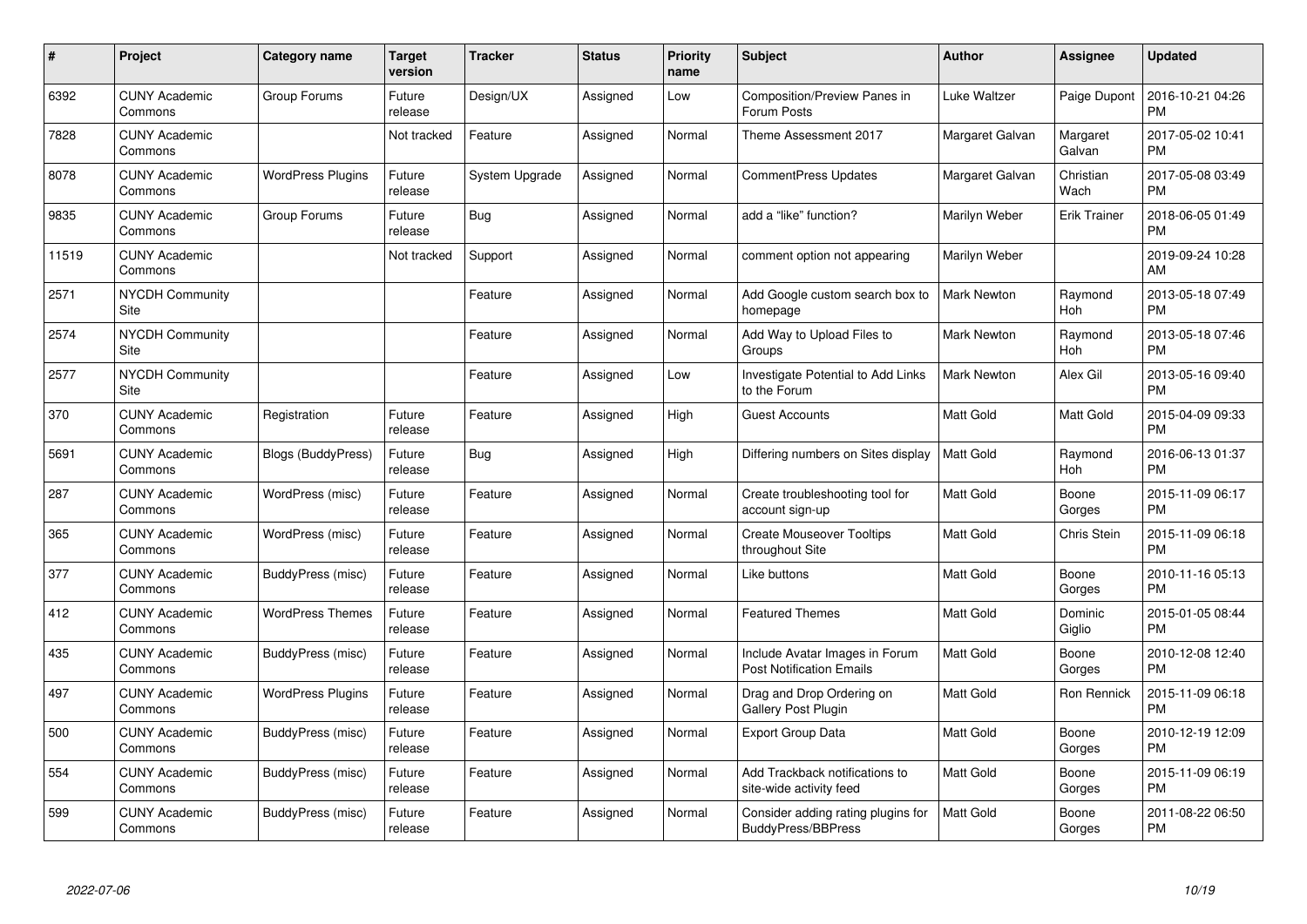| #    | Project                         | <b>Category name</b>     | <b>Target</b><br>version | <b>Tracker</b> | <b>Status</b> | <b>Priority</b><br>name | <b>Subject</b>                                                                            | <b>Author</b>    | <b>Assignee</b>     | <b>Updated</b>                |
|------|---------------------------------|--------------------------|--------------------------|----------------|---------------|-------------------------|-------------------------------------------------------------------------------------------|------------------|---------------------|-------------------------------|
| 635  | <b>CUNY Academic</b><br>Commons | BuddyPress (misc)        | Future<br>release        | Feature        | Assigned      | Normal                  | Big Blue Button -<br>Videoconferencing in Groups and<br><b>Blogs</b>                      | <b>Matt Gold</b> | Boone<br>Gorges     | 2011-03-14 03:24<br><b>PM</b> |
| 636  | <b>CUNY Academic</b><br>Commons | WordPress (misc)         | Not tracked              | Support        | Assigned      | Normal                  | Create Lynda.com-like Table of<br><b>Contents for Prospective Tutorial</b><br>Screencasts | <b>Matt Gold</b> | scott voth          | 2016-02-23 03:12<br><b>PM</b> |
| 653  | <b>CUNY Academic</b><br>Commons | Group Blogs              | Future<br>release        | Feature        | Assigned      | Normal                  | Redesign Integration of Groups<br>and Blogs                                               | Matt Gold        | Samantha<br>Raddatz | 2015-11-09 05:40<br><b>PM</b> |
| 658  | <b>CUNY Academic</b><br>Commons | <b>WordPress Plugins</b> | Future<br>release        | Feature        | Assigned      | Normal                  | Rebulid Sitewide Tag Suggestion                                                           | <b>Matt Gold</b> | Boone<br>Gorges     | 2015-01-05 08:47<br><b>PM</b> |
| 1105 | <b>CUNY Academic</b><br>Commons | WordPress (misc)         | Future<br>release        | Feature        | Assigned      | Normal                  | Rephrase Blog Privacy Options                                                             | <b>Matt Gold</b> | Samantha<br>Raddatz | 2015-11-09 06:19<br><b>PM</b> |
| 2523 | <b>CUNY Academic</b><br>Commons | <b>BuddyPress Docs</b>   | Future<br>release        | Feature        | Assigned      | Normal                  | Allow Users to Upload Images to<br><b>BP</b> Docs                                         | <b>Matt Gold</b> | Boone<br>Gorges     | 2015-11-09 06:14<br><b>PM</b> |
| 3042 | <b>CUNY Academic</b><br>Commons | <b>Public Portfolio</b>  | Future<br>release        | Feature        | Assigned      | Normal                  | Browsing member interests                                                                 | <b>Matt Gold</b> | Boone<br>Gorges     | 2015-03-21 09:04<br><b>PM</b> |
| 3090 | <b>CUNY Academic</b><br>Commons | Twitter page             | Future<br>release        | Feature        | Assigned      | Normal                  | Prevent Retweets from showing<br>up on Commons twitter page                               | <b>Matt Gold</b> | Tahir Butt          | 2016-10-24 11:31<br>AM        |
| 3220 | <b>CUNY Academic</b><br>Commons | <b>Public Portfolio</b>  | Future<br>release        | Feature        | Assigned      | Normal                  | Add indent/outdent option to<br>Formatting Buttons on Profile<br>Page                     | <b>Matt Gold</b> | Boone<br>Gorges     | 2014-05-21 10:39<br><b>PM</b> |
| 3308 | <b>CUNY Academic</b><br>Commons | Group Invitations        | Future<br>release        | Feature        | Assigned      | Normal                  | Allow members to rescind group<br>invitations                                             | <b>Matt Gold</b> | Boone<br>Gorges     | 2015-04-01 08:53<br><b>PM</b> |
| 3517 | <b>CUNY Academic</b><br>Commons | My Commons               | Future<br>release        | Feature        | Assigned      | Normal                  | Mute/Unmute My Commons<br>updates                                                         | <b>Matt Gold</b> | Raymond<br>Hoh      | 2015-11-09 01:19<br><b>PM</b> |
| 3524 | <b>CUNY Academic</b><br>Commons | Documentation            | Not tracked              | Documentation  | Assigned      | Normal                  | Post describing all you can do<br>when starting up a new blog/group                       | <b>Matt Gold</b> | scott voth          | 2014-10-04 12:56<br><b>PM</b> |
| 3536 | <b>CUNY Academic</b><br>Commons | My Commons               | Future<br>release        | Feature        | Assigned      | Normal                  | Infinite Scroll on My Commons<br>page                                                     | <b>Matt Gold</b> | Raymond<br>Hoh      | 2015-04-13 04:42<br><b>PM</b> |
| 3577 | <b>CUNY Academic</b><br>Commons | My Commons               | Future<br>release        | Design/UX      | Assigned      | Normal                  | Replies to items in My Commons                                                            | <b>Matt Gold</b> | Raymond<br>Hoh      | 2015-04-09 05:19<br><b>PM</b> |
| 3662 | <b>CUNY Academic</b><br>Commons | <b>SEO</b>               | Future<br>release        | Feature        | Assigned      | Normal                  | Duplicate Content/SEO/Google<br>issues                                                    | <b>Matt Gold</b> | Raymond<br>Hoh      | 2015-04-13 04:37<br><b>PM</b> |
| 3759 | <b>CUNY Academic</b><br>Commons | WordPress (misc)         | Future<br>release        | Feature        | Assigned      | Normal                  | Review Interface for Adding Users<br>to Blogs                                             | Matt Gold        | Boone<br>Gorges     | 2015-03-24 05:52<br><b>PM</b> |
| 3768 | <b>CUNY Academic</b><br>Commons | <b>Public Portfolio</b>  | Future<br>release        | Feature        | Assigned      | Normal                  | Institutions/Past positions on<br>public portfolios                                       | <b>Matt Gold</b> | Boone<br>Gorges     | 2018-04-23 10:44<br>AM        |
| 3770 | <b>CUNY Academic</b><br>Commons | Public Portfolio         | Future<br>release        | Feature        | Assigned      | Normal                  | Improve Layout/Formatting of<br>Positions Area on Public Portfolios                       | <b>Matt Gold</b> | Chris Stein         | 2015-04-01 09:17<br><b>PM</b> |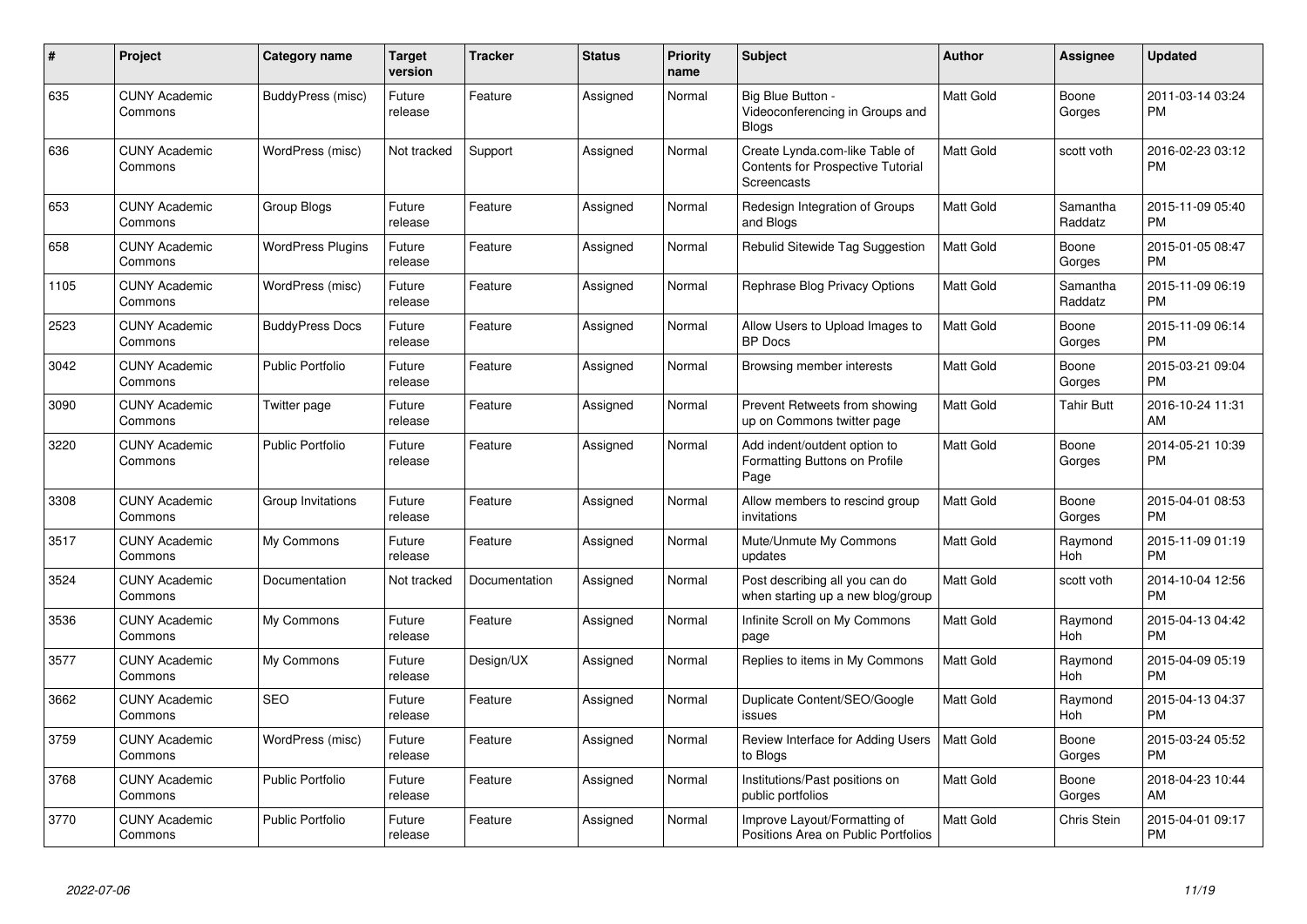| $\#$ | Project                         | <b>Category name</b>    | <b>Target</b><br>version | <b>Tracker</b> | <b>Status</b> | <b>Priority</b><br>name | <b>Subject</b>                                                     | <b>Author</b>    | <b>Assignee</b>     | <b>Updated</b>                |
|------|---------------------------------|-------------------------|--------------------------|----------------|---------------|-------------------------|--------------------------------------------------------------------|------------------|---------------------|-------------------------------|
| 4027 | <b>CUNY Academic</b><br>Commons | Commons In A Box        | Not tracked              | Design/UX      | Assigned      | Normal                  | Usability review of CBOX update<br>procedures                      | <b>Matt Gold</b> | Samantha<br>Raddatz | 2015-05-11 06:36<br><b>PM</b> |
| 4053 | <b>CUNY Academic</b><br>Commons | Events                  | Future<br>release        | Feature        | Assigned      | Normal                  | Create new tab for past events                                     | <b>Matt Gold</b> | Boone<br>Gorges     | 2015-05-12 02:10<br><b>PM</b> |
| 4070 | <b>CUNY Academic</b><br>Commons | Analytics               | Not tracked              | Support        | Assigned      | Normal                  | Request for JITP site analytics                                    | Matt Gold        | Seth Persons        | 2016-02-23 03:09<br><b>PM</b> |
| 4235 | <b>CUNY Academic</b><br>Commons |                         | Not tracked              | Design/UX      | Assigned      | Normal                  | Explore user experience around<br>comments on forum topics vs docs | <b>Matt Gold</b> | Samantha<br>Raddatz | 2015-07-21 10:23<br>AM        |
| 4238 | <b>CUNY Academic</b><br>Commons | Events                  | Future<br>release        | Feature        | Assigned      | Normal                  | Copy Events to Other Groups?                                       | <b>Matt Gold</b> | Boone<br>Gorges     | 2015-07-02 10:08<br>AM        |
| 4404 | <b>CUNY Academic</b><br>Commons | <b>Public Portfolio</b> | Future<br>release        | Design/UX      | Assigned      | Normal                  | Change color of permissions info<br>on portfolio editing interface | <b>Matt Gold</b> | Samantha<br>Raddatz | 2015-08-11 05:28<br><b>PM</b> |
| 4661 | <b>CUNY Academic</b><br>Commons | User Experience         | Future<br>release        | Bug            | Assigned      | Normal                  | <b>Simplify Events text</b>                                        | <b>Matt Gold</b> | Samantha<br>Raddatz | 2015-10-02 09:06<br><b>PM</b> |
| 4903 | <b>CUNY Academic</b><br>Commons | Events                  | Future<br>release        | Design/UX      | Assigned      | Normal                  | Improving visual appearance of<br>event calendars                  | <b>Matt Gold</b> | Boone<br>Gorges     | 2016-10-13 11:51<br>AM        |
| 4980 | <b>CUNY Academic</b><br>Commons | Home Page               | Future<br>release        | Feature        | Assigned      | Normal                  | CAC Featured Content -- Adding<br>Randomization                    | Matt Gold        | Boone<br>Gorges     | 2016-12-12 03:01<br><b>PM</b> |
| 4986 | <b>CUNY Academic</b><br>Commons | ZenDesk                 | Not tracked              | Support        | Assigned      | Normal                  | Prepare documentation for<br>Zendesk re web widget                 | <b>Matt Gold</b> | Samantha<br>Raddatz | 2016-02-25 03:09<br>PM        |
| 5316 | <b>CUNY Academic</b><br>Commons | User Experience         | Future<br>release        | Feature        | Assigned      | Normal                  | Prompt user email address<br>updates                               | Matt Gold        | Stephen Real        | 2016-12-21 03:30<br><b>PM</b> |
| 5581 | <b>CUNY Academic</b><br>Commons | Analytics               | Future<br>release        | Feature        | Assigned      | Normal                  | Explore alternatives to Google<br>Analytics                        | Matt Gold        | Valerie<br>Townsend | 2020-04-17 03:12<br><b>PM</b> |
| 5696 | <b>CUNY Academic</b><br>Commons | Events                  | Future<br>release        | Feature        | Assigned      | Normal                  | Events Calendar - display options /<br>calendar aggregation        | Matt Gold        | Boone<br>Gorges     | 2016-10-13 11:44<br>AM        |
| 5955 | <b>CUNY Academic</b><br>Commons | Outreach                | Future<br>release        | Feature        | Assigned      | Normal                  | Create auto-newsletter for<br>commons members                      | <b>Matt Gold</b> | Luke Waltzer        | 2016-08-30 10:34<br>AM        |
| 6115 | <b>CUNY Academic</b><br>Commons | Publicity               | Not tracked              | Feature        | Assigned      | Normal                  | create digital signage for GC                                      | Matt Gold        | scott voth          | 2016-10-11 10:09<br><b>PM</b> |
| 6298 | <b>CUNY Academic</b><br>Commons | User Experience         | Not tracked              | Design/UX      | Assigned      | Normal                  | Examine data from survey                                           | <b>Matt Gold</b> | Margaret<br>Galvan  | 2016-10-14 12:16<br><b>PM</b> |
| 6426 | <b>CUNY Academic</b><br>Commons | Spam/Spam<br>Prevention | Future<br>release        | Feature        | Assigned      | Normal                  | Force captcha on all comments?                                     | <b>Matt Gold</b> | <b>Tahir Butt</b>   | 2016-10-24 02:06<br><b>PM</b> |
| 6671 | <b>CUNY Academic</b><br>Commons | Reply By Email          | Not tracked              | Bug            | Assigned      | Normal                  | "Post too often" RBE error<br>message                              | Matt Gold        | Raymond<br>Hoh      | 2016-11-11 09:55<br>AM        |
| 6995 | <b>CUNY Academic</b><br>Commons | Home Page               | Not tracked              | <b>Bug</b>     | Assigned      | Normal                  | member filter on homepage not<br>working                           | <b>Matt Gold</b> | Raymond<br>Hoh      | 2016-12-11 09:46<br><b>PM</b> |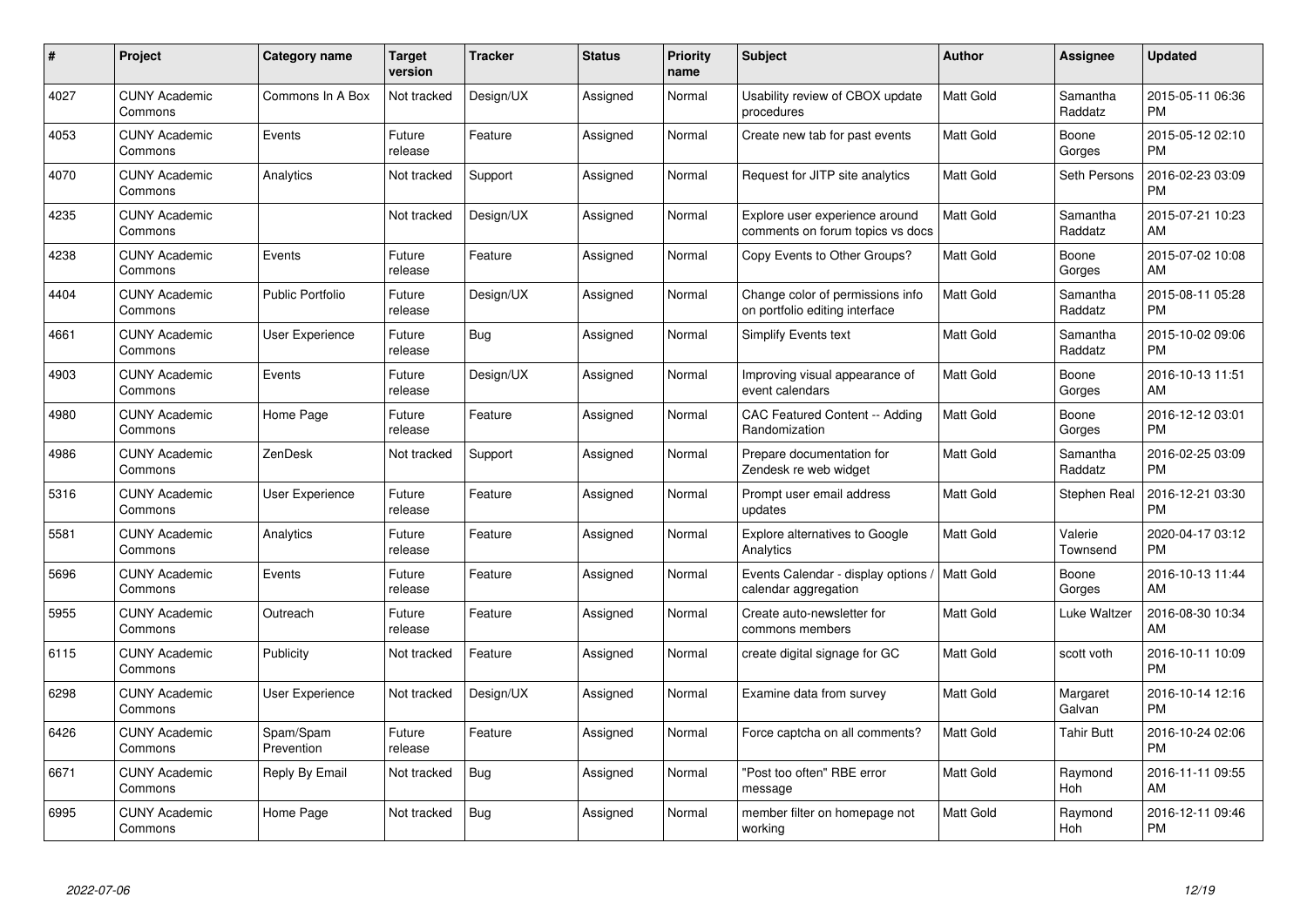| #     | <b>Project</b>                  | Category name              | <b>Target</b><br>version | <b>Tracker</b> | <b>Status</b> | <b>Priority</b><br>name | <b>Subject</b>                                                                        | Author           | Assignee            | <b>Updated</b>                |
|-------|---------------------------------|----------------------------|--------------------------|----------------|---------------|-------------------------|---------------------------------------------------------------------------------------|------------------|---------------------|-------------------------------|
| 8666  | <b>CUNY Academic</b><br>Commons | Teaching                   | Not tracked              | Documentation  | Assigned      | Normal                  | Create Teaching on the Commons   Matt Gold<br>Resource Page                           |                  | Laurie Hurson       | 2019-09-23 03:16<br><b>PM</b> |
| 8836  | <b>CUNY Academic</b><br>Commons | Blogs (BuddyPress)         | Future<br>release        | Feature        | Assigned      | Normal                  | Redesign site launch process                                                          | <b>Matt Gold</b> | Boone<br>Gorges     | 2019-10-03 02:49<br><b>PM</b> |
| 8837  | <b>CUNY Academic</b><br>Commons |                            | Not tracked              | Feature        | Assigned      | Normal                  | Create a form to request info from<br>people requesting premium<br>themes and plugins | <b>Matt Gold</b> | Marilyn<br>Weber    | 2017-11-14 03:35<br><b>PM</b> |
| 8898  | <b>CUNY Academic</b><br>Commons | Social Paper               | Not tracked              | Feature        | Assigned      | Normal                  | Usage data on docs and social<br>paper                                                | <b>Matt Gold</b> | Matt Gold           | 2017-11-16 11:32<br>AM        |
| 8900  | <b>CUNY Academic</b><br>Commons | Accessibility              | Future<br>release        | Feature        | Assigned      | Normal                  | Look into tools to enforce<br>accessibility in WP environment                         | <b>Matt Gold</b> | Boone<br>Gorges     | 2022-04-26 11:59<br>AM        |
| 8901  | <b>CUNY Academic</b><br>Commons | Accessibility              | Future<br>release        | Feature        | Assigned      | Normal                  | Theme analysis for accessibility                                                      | <b>Matt Gold</b> | Boone<br>Gorges     | 2022-04-26 11:59<br>AM        |
| 8902  | <b>CUNY Academic</b><br>Commons | Design                     | Not tracked              | Feature        | Assigned      | Normal                  | Report back on research on<br><b>BuddyPress themes</b>                                | <b>Matt Gold</b> | Michael Smith       | 2017-11-10 12:31<br><b>PM</b> |
| 8976  | <b>CUNY Academic</b><br>Commons | Reply By Email             | Not tracked              | Feature        | Assigned      | Normal                  | Package RBE new topics posting?                                                       | <b>Matt Gold</b> | Raymond<br>Hoh      | 2017-12-04 02:34<br><b>PM</b> |
| 9015  | <b>CUNY Academic</b><br>Commons | Groups (misc)              | Not tracked              | Outreach       | Assigned      | Normal                  | Email group admins the email<br>addresses of their groups                             | <b>Matt Gold</b> | Matt Gold           | 2018-01-02 09:54<br>AM        |
| 9028  | <b>CUNY Academic</b><br>Commons | Onboarding                 | Future<br>release        | Feature        | Assigned      | Normal                  | suggest groups to new members<br>during the registration process                      | <b>Matt Gold</b> | Chris Stein         | 2018-10-24 12:34<br><b>PM</b> |
| 9941  | <b>CUNY Academic</b><br>Commons | Wiki                       | Not tracked              | Support        | Assigned      | Normal                  | Wiki functionality                                                                    | Matt Gold        | Boone<br>Gorges     | 2018-06-26 10:57<br>AM        |
| 10659 | <b>CUNY Academic</b><br>Commons | Group Forums               | Future<br>release        | Feature        | Assigned      | Normal                  | Post to multiple groups via email                                                     | <b>Matt Gold</b> | Raymond<br>Hoh      | 2018-11-15 12:54<br>AM        |
| 15604 | <b>CUNY Academic</b><br>Commons | <b>Email Notifications</b> | Future<br>release        | Feature        | Assigned      | Normal                  | <b>Restructure Commons Group</b><br>Digest Email Messages                             | <b>Matt Gold</b> | Boone<br>Gorges     | 2022-05-26 10:45<br>AM        |
| 8992  | <b>NYCDH Community</b><br>Site  |                            |                          | Bug            | Assigned      | Normal                  | Multiple RBE error reports                                                            | <b>Matt Gold</b> | Raymond<br>Hoh      | 2017-12-11 05:43<br><b>PM</b> |
| 310   | <b>CUNY Academic</b><br>Commons | BuddyPress (misc)          | Future<br>release        | Feature        | Assigned      | Low                     | <b>Friend Request Email</b>                                                           | <b>Matt Gold</b> | Samantha<br>Raddatz | 2015-11-09 05:08<br><b>PM</b> |
| 333   | <b>CUNY Academic</b><br>Commons | <b>Email Notifications</b> | Future<br>release        | Feature        | Assigned      | Low                     | Delay Forum Notification Email<br>Delivery Until After Editing Period<br>Ends         | <b>Matt Gold</b> | Raymond<br>Hoh      | 2015-11-09 06:01<br><b>PM</b> |
| 940   | <b>CUNY Academic</b><br>Commons | Redmine                    | Future<br>release        | Feature        | Assigned      | Low                     | Communication with users after<br>releases                                            | Matt Gold        | Dominic<br>Giglio   | 2012-09-09 04:36<br><b>PM</b> |
| 1192  | <b>CUNY Academic</b><br>Commons | <b>Group Files</b>         | Future<br>release        | Feature        | Assigned      | Low                     | When posting group files, allow<br>users to add a category without<br>saving          | <b>Matt Gold</b> | Raymond<br>Hoh      | 2015-11-09 05:53<br><b>PM</b> |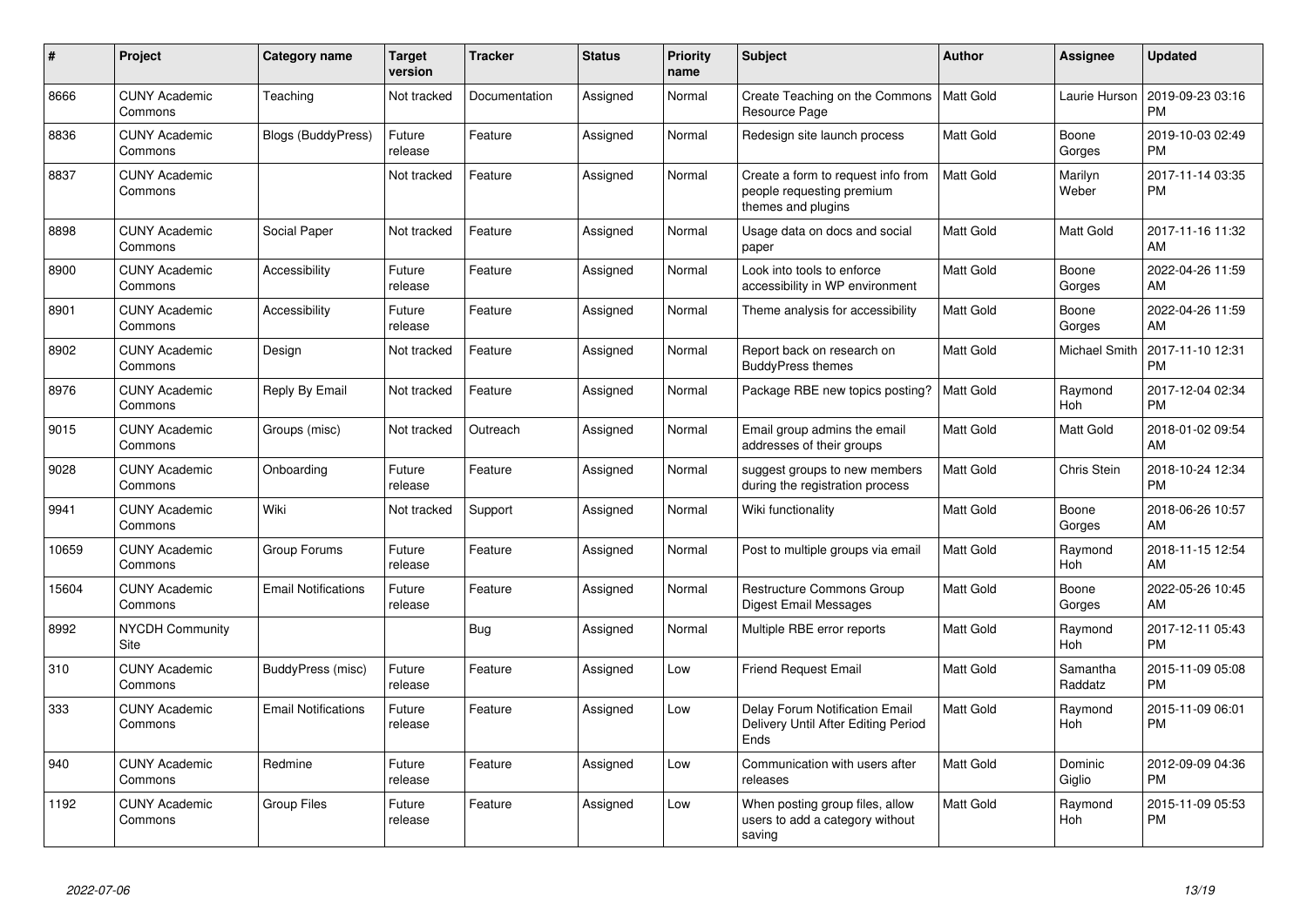| #    | <b>Project</b>                  | Category name            | <b>Target</b><br>version | <b>Tracker</b> | <b>Status</b> | <b>Priority</b><br>name | <b>Subject</b>                                                             | <b>Author</b>        | Assignee            | <b>Updated</b>                |
|------|---------------------------------|--------------------------|--------------------------|----------------|---------------|-------------------------|----------------------------------------------------------------------------|----------------------|---------------------|-------------------------------|
| 1562 | <b>CUNY Academic</b><br>Commons | <b>WordPress Plugins</b> | Future<br>release        | Feature        | Assigned      | Low                     | Play with NYT Collaborative<br><b>Authoring Tool</b>                       | <b>Matt Gold</b>     | Boone<br>Gorges     | 2015-01-05 08:47<br><b>PM</b> |
| 2013 | <b>CUNY Academic</b><br>Commons | Public Portfolio         | Future<br>release        | Feature        | Assigned      | Low                     | Have Profile Privacy Options show<br>up only for filled-in fields          | Matt Gold            | Boone<br>Gorges     | 2015-11-09 06:09<br><b>PM</b> |
| 2223 | <b>CUNY Academic</b><br>Commons | <b>WordPress Plugins</b> | Future<br>release        | Feature        | Assigned      | Low                     | Add Participad to the CUNY<br><b>Academic Commons</b>                      | Matt Gold            | Boone<br>Gorges     | 2014-09-17 10:03<br><b>PM</b> |
| 3080 | <b>CUNY Academic</b><br>Commons | <b>Group Files</b>       | Future<br>release        | Feature        | Assigned      | Low                     | Create a system to keep track of<br>file changes                           | Matt Gold            | Boone<br>Gorges     | 2014-02-26 10:04<br><b>PM</b> |
| 3354 | <b>CUNY Academic</b><br>Commons | <b>Group Files</b>       | Future<br>release        | Feature        | Assigned      | Low                     | Allow Group Download of Multiple<br><b>Selected Files</b>                  | Matt Gold            | Chris Stein         | 2014-08-01 08:50<br>AM        |
| 5016 | <b>CUNY Academic</b><br>Commons | Events                   | Future<br>release        | Feature        | Assigned      | Low                     | Allow comments to be posted on<br>events                                   | <b>Matt Gold</b>     | Raymond<br>Hoh      | 2019-03-01 02:23<br><b>PM</b> |
| 2618 | <b>NYCDH Community</b><br>Site  |                          |                          | Bug            | Assigned      | Low                     | Mark blogs as spam when created<br>by users marked as spam                 | Matt Gold            | Boone<br>Gorges     | 2013-06-09 11:38<br><b>PM</b> |
| 481  | <b>CUNY Academic</b><br>Commons | Groups (misc)            | Future<br>release        | Feature        | Assigned      | Normal                  | ability to archive inactive groups<br>and blogs                            | Michael Mandiberg    | Samantha<br>Raddatz | 2015-11-09 05:56<br><b>PM</b> |
| 2167 | <b>CUNY Academic</b><br>Commons | WordPress (misc)         | Future<br>release        | <b>Bug</b>     | Assigned      | Normal                  | <b>CAC-Livestream Plugin Issues</b>                                        | Michael Smith        | Dominic<br>Giglio   | 2015-01-02 03:06<br><b>PM</b> |
| 3458 | <b>CUNY Academic</b><br>Commons | Groups (misc)            | Future<br>release        | Feature        | Assigned      | Normal                  | Filter Members of Group by<br>Campus                                       | <b>Michael Smith</b> | Samantha<br>Raddatz | 2014-09-26 08:32<br><b>PM</b> |
| 2754 | <b>CUNY Academic</b><br>Commons | Design                   | Future<br>release        | Feature        | Assigned      | Normal                  | Determine strategy for CAC logo<br>handling in top header                  | Micki Kaufman        | Chris Stein         | 2015-01-05 08:53<br><b>PM</b> |
| 3510 | <b>CUNY Academic</b><br>Commons | Publicity                | 1.7                      | Publicity      | Assigned      | Normal                  | Post on the News Blog re: 'My<br>Commons'                                  | Micki Kaufman        | Sarah<br>Morgano    | 2014-10-15 11:18<br>AM        |
| 3511 | <b>CUNY Academic</b><br>Commons | Publicity                | 1.7                      | Publicity      | Assigned      | Normal                  | Social media for 1.7                                                       | Micki Kaufman        | Sarah<br>Morgano    | 2014-10-14 03:32<br><b>PM</b> |
| 3475 | <b>CUNY Academic</b><br>Commons | Events                   | Future<br>release        | Feature        | Assigned      | Normal                  | Request to add plugin to<br>streamline room<br>booking/appointment booking | Naomi Barrettara     | Boone<br>Gorges     | 2014-12-01 05:14<br>PM        |
| 58   | <b>CUNY Academic</b><br>Commons | BuddyPress (misc)        | Future<br>release        | Feature        | Assigned      | Low                     | Make member search sortable by<br>last name                                | Roberta Brody        | Boone<br>Gorges     | 2010-08-26 02:38<br><b>PM</b> |
| 4221 | <b>CUNY Academic</b><br>Commons | Group Forums             | Future<br>release        | Design/UX      | Assigned      | Normal                  | Add 'Number of Posts' display<br>option to Forum page                      | Samantha Raddatz     | Samantha<br>Raddatz | 2015-06-26 02:21<br><b>PM</b> |
| 585  | <b>CUNY Academic</b><br>Commons | Group Forums             | Future<br>release        | Feature        | Assigned      | Normal                  | Merge Forum Topics                                                         | Sarah Morgano        | Boone<br>Gorges     | 2011-07-06 04:11<br><b>PM</b> |
| 1888 | <b>CUNY Academic</b><br>Commons | Home Page                | Future<br>release        | Feature        | Assigned      | Normal                  | Refactor BP MPO Activity Filter to<br>support proper pagination            | Sarah Morgano        | Boone<br>Gorges     | 2014-05-01 07:11<br><b>PM</b> |
| 3492 | <b>CUNY Academic</b><br>Commons | <b>WordPress Themes</b>  | Future<br>release        | Support        | Assigned      | Normal                  | Add CBOX theme to the<br>Commons                                           | scott voth           | Raymond<br>Hoh      | 2014-10-08 05:55<br><b>PM</b> |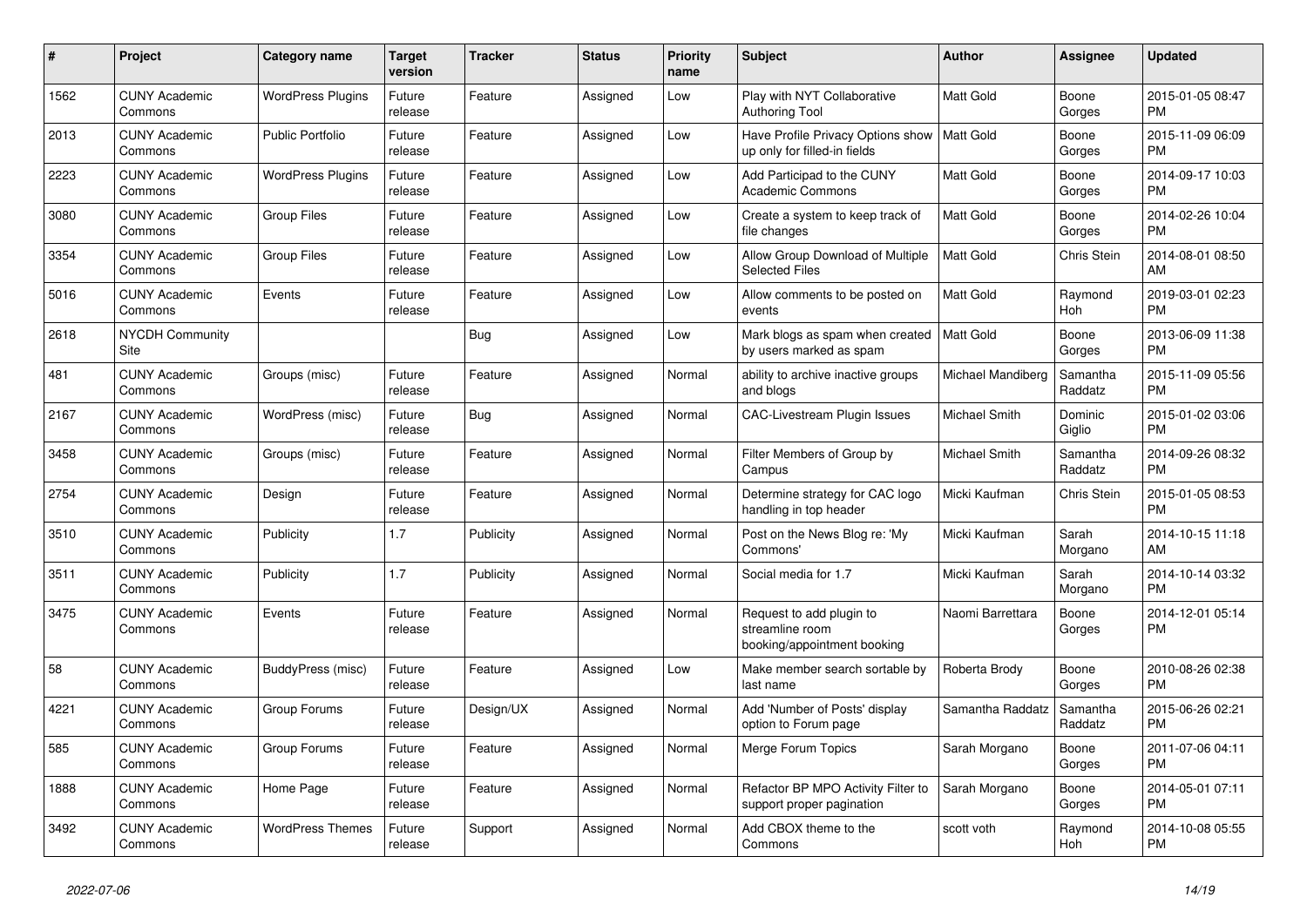| #     | Project                         | Category name            | <b>Target</b><br>version | <b>Tracker</b> | <b>Status</b>        | <b>Priority</b><br>name | <b>Subject</b>                                                            | Author             | <b>Assignee</b>    | <b>Updated</b>                |
|-------|---------------------------------|--------------------------|--------------------------|----------------|----------------------|-------------------------|---------------------------------------------------------------------------|--------------------|--------------------|-------------------------------|
| 4438  | <b>CUNY Academic</b><br>Commons | Events                   | Future<br>release        | <b>Bug</b>     | Assigned             | Normal                  | Events Calendar - Export<br><b>Recurring Events</b>                       | scott voth         | Daniel Jones       | 2016-05-23 04:25<br><b>PM</b> |
| 5827  | <b>CUNY Academic</b><br>Commons | <b>Public Portfolio</b>  | Future<br>release        | Bug            | Assigned             | Normal                  | Academic Interests square bracket   scott voth<br>links not working       |                    | <b>Chris Stein</b> | 2016-08-11 11:59<br><b>PM</b> |
| 13946 | <b>CUNY Academic</b><br>Commons | <b>WordPress Plugins</b> | 2.1.0                    | Support        | Assigned             | Normal                  | <b>Custom Embed handler For</b><br>OneDrive files                         | scott voth         | Raymond<br>Hoh     | 2022-05-26 10:46<br>AM        |
| 519   | <b>CUNY Academic</b><br>Commons | <b>BuddyPress Docs</b>   | Future<br>release        | Feature        | Assigned             | Low                     | TOC for individual docs - for new<br>BP "wiki-like" plugin                | scott voth         | Boone<br>Gorges    | 2015-11-09 05:54<br><b>PM</b> |
| 10368 | <b>CUNY Academic</b><br>Commons |                          | Future<br>release        | Feature        | Assigned             | Normal                  | Use ORCID data to populate<br>academic profile page                       | Stephen Francoeur  | Boone<br>Gorges    | 2018-09-25 01:53<br><b>PM</b> |
| 16092 | <b>CUNY Academic</b><br>Commons |                          | Future<br>release        | Feature        | Hold                 | Normal                  | Don't show main site in Site<br>search results                            | Boone Gorges       | Boone<br>Gorges    | 2022-05-17 03:12<br><b>PM</b> |
| 9060  | <b>CUNY Academic</b><br>Commons | Commons In A Box         | Not tracked              | Bug            | Hold                 | Normal                  | Problems with CBox image library<br>/ upload                              | Lisa Rhody         | Raymond<br>Hoh     | 2018-01-10 03:26<br><b>PM</b> |
| 11848 | <b>CUNY Academic</b><br>Commons |                          | Not tracked              | Support        | Hold                 | Normal                  | a Dean of Faculty wants to share a   Marilyn Weber<br>large file          |                    |                    | 2019-09-24 08:44<br>AM        |
| 13912 | <b>CUNY Academic</b><br>Commons |                          | Not tracked              | Feature        | Hold                 | Low                     | posting "missed schedule"                                                 | Marilyn Weber      |                    | 2021-02-23 10:46<br>AM        |
| 2576  | <b>NYCDH Community</b><br>Site  |                          |                          | <b>Bug</b>     | Hold                 | Low                     | <b>Test Next Button in Javascript</b><br><b>Tutorial Under Activities</b> | <b>Mark Newton</b> | Alex Gil           | 2013-05-18 02:55<br><b>PM</b> |
| 3369  | <b>CUNY Academic</b><br>Commons | Reply By Email           | Not tracked              | Outreach       | Hold                 | Normal                  | Release reply by email to WP<br>plugin directory                          | Matt Gold          | Raymond<br>Hoh     | 2016-03-01 12:46<br><b>PM</b> |
| 8756  | <b>CUNY Academic</b><br>Commons | Group Blogs              | Future<br>release        | Feature        | Hold                 | Normal                  | Connect multiple blogs to one<br>group?                                   | <b>Matt Gold</b>   | Boone<br>Gorges    | 2017-09-30 10:42<br>AM        |
| 8991  | <b>CUNY Academic</b><br>Commons | Reply By Email           | Not tracked              | <b>Bug</b>     | Hold                 | Normal                  | RBE duplicate email message<br>issue                                      | <b>Matt Gold</b>   | Raymond<br>Hoh     | 2018-02-18 08:53<br><b>PM</b> |
| 3939  | <b>CUNY Academic</b><br>Commons | <b>WordPress Plugins</b> | Future<br>release        | Bug            | Hold                 | Normal                  | Activity stream support for<br>Co-Authors Plus plugin                     | Raymond Hoh        | Raymond<br>Hoh     | 2015-11-09 06:13<br><b>PM</b> |
| 14113 | <b>CUNY Academic</b><br>Commons | WordPress (misc)         | Future<br>release        | Bug            | Hold                 | Normal                  | Block Editor Not Working on this<br>page - Json error                     | scott voth         | Boone<br>Gorges    | 2021-03-05 11:01<br>AM        |
| 11945 | <b>CUNY Academic</b><br>Commons | Reckoning                | Future<br>release        | Feature        | Reporter<br>Feedback | Normal                  | Add Comments bubble to<br>Reckoning views                                 | Boone Gorges       | Boone<br>Gorges    | 2019-11-12 05:14<br><b>PM</b> |
| 12004 | <b>CUNY Academic</b><br>Commons |                          | Not tracked              | Support        | Reporter<br>Feedback | Normal                  | Notifications for spam blog<br>comments                                   | Gina Cherry        | Raymond<br>Hoh     | 2019-11-01 12:05<br><b>PM</b> |
| 14842 | <b>CUNY Academic</b><br>Commons |                          | Not tracked              | Support        | Reporter<br>Feedback | Normal                  | Question about widgets and block<br>editor                                | Gina Cherry        |                    | 2021-10-06 03:01<br><b>PM</b> |
| 9289  | <b>CUNY Academic</b><br>Commons | <b>WordPress Plugins</b> | Future<br>release        | Bug            | Reporter<br>Feedback | Normal                  | Email Users Plugin                                                        | Laurie Hurson      | Boone<br>Gorges    | 2018-10-24 12:34<br><b>PM</b> |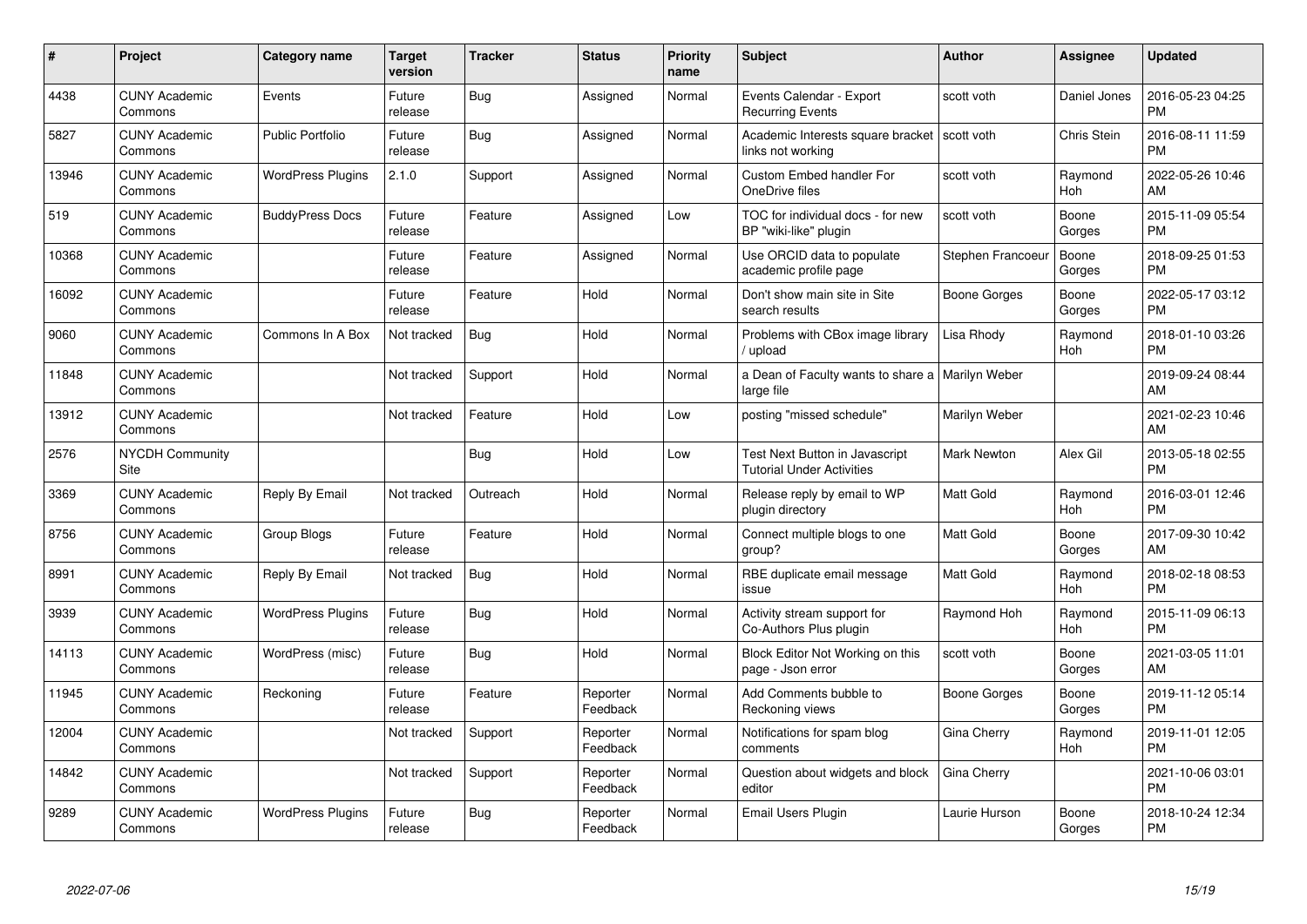| #     | Project                         | Category name            | <b>Target</b><br>version | <b>Tracker</b> | <b>Status</b>        | <b>Priority</b><br>name | <b>Subject</b>                                                     | <b>Author</b> | <b>Assignee</b>     | <b>Updated</b>                |
|-------|---------------------------------|--------------------------|--------------------------|----------------|----------------------|-------------------------|--------------------------------------------------------------------|---------------|---------------------|-------------------------------|
| 11131 | <b>CUNY Academic</b><br>Commons |                          | Future<br>release        | Feature        | Reporter<br>Feedback | Normal                  | <b>Image Annotation Plugins</b>                                    | Laurie Hurson |                     | 2019-02-26 11:33<br>AM        |
| 11415 | <b>CUNY Academic</b><br>Commons | <b>WordPress Plugins</b> | Not tracked              | Bug            | Reporter<br>Feedback | Normal                  | <b>Blog Subscriptions in Jetpack</b>                               | Laurie Hurson |                     | 2019-05-14 10:34<br>AM        |
| 12121 | <b>CUNY Academic</b><br>Commons | <b>WordPress Plugins</b> | 2.0.3                    | Feature        | Reporter<br>Feedback | Normal                  | Embedding H5P Iframes on<br><b>Commons Site</b>                    | Laurie Hurson | Boone<br>Gorges     | 2022-06-29 11:32<br>AM        |
| 12446 | <b>CUNY Academic</b><br>Commons | Groups (misc)            | Future<br>release        | Feature        | Reporter<br>Feedback | Normal                  | Toggle default site to group forum<br>posting                      | Laurie Hurson | Laurie Hurson       | 2020-03-10 11:57<br>AM        |
| 12484 | <b>CUNY Academic</b><br>Commons |                          | Not tracked              | Support        | Reporter<br>Feedback | Normal                  | Sign up Code for COIL Course<br>starting in March                  | Laurie Hurson | Matt Gold           | 2020-03-02 02:26<br><b>PM</b> |
| 14504 | <b>CUNY Academic</b><br>Commons |                          | Not tracked              | Publicity      | Reporter<br>Feedback | Normal                  | Adding showcases to home page<br>menu                              | Laurie Hurson | Boone<br>Gorges     | 2022-01-19 03:26<br><b>PM</b> |
| 14538 | <b>CUNY Academic</b><br>Commons |                          | Not tracked              | Support        | Reporter<br>Feedback | Normal                  | <b>Weebly To Commons</b>                                           | Laurie Hurson |                     | 2021-09-14 10:47<br>AM        |
| 15176 | <b>CUNY Academic</b><br>Commons |                          | Not tracked              | Support        | Reporter<br>Feedback | Normal                  | Archiving Q Writing & Old<br>Wordpress Sites on the Commons        | Laurie Hurson |                     | 2022-02-08 10:28<br>AM        |
| 15613 | <b>CUNY Academic</b><br>Commons |                          | 2.0.3                    | Feature        | Reporter<br>Feedback | Normal                  | Adding "Passster" plugin                                           | Laurie Hurson |                     | 2022-06-29 11:32<br>AM        |
| 15923 | <b>CUNY Academic</b><br>Commons |                          | Not tracked              | Feature        | Reporter<br>Feedback | Normal                  | <b>Bellows Plugin Adjustments</b>                                  | Laurie Hurson |                     | 2022-04-20 10:10<br>AM        |
| 6644  | <b>CUNY Academic</b><br>Commons |                          | Not tracked              | <b>Bug</b>     | Reporter<br>Feedback | High                    | White Screen at Login Pge                                          | Luke Waltzer  | Raymond<br>Hoh      | 2016-11-21 10:34<br><b>PM</b> |
| 5317  | <b>CUNY Academic</b><br>Commons | Group Blogs              | Not tracked              | Bug            | Reporter<br>Feedback | Normal                  | Notifications of New Post Didn't<br>Come                           | Luke Waltzer  | Samantha<br>Raddatz | 2016-03-21 10:41<br><b>PM</b> |
| 9211  | <b>CUNY Academic</b><br>Commons | <b>WordPress Plugins</b> | Future<br>release        | Support        | Reporter<br>Feedback | Normal                  | Auto-Role Setting in Forum Plugin<br><b>Causing Some Confusion</b> | Luke Waltzer  | Boone<br>Gorges     | 2018-03-13 11:44<br>AM        |
| 6356  | <b>CUNY Academic</b><br>Commons | <b>WordPress Plugins</b> | Future<br>release        | Bug            | Reporter<br>Feedback | Low                     | Should Subscribe2 be<br>deprecated?                                | Luke Waltzer  |                     | 2017-03-20 12:20<br><b>PM</b> |
| 9207  | <b>CUNY Academic</b><br>Commons |                          | Future<br>release        | Support        | Reporter<br>Feedback | Normal                  | display dashboards made in<br>Tableau?                             | Marilyn Weber | Boone<br>Gorges     | 2018-04-10 10:42<br>AM        |
| 10273 | <b>CUNY Academic</b><br>Commons | Registration             | Not tracked              | Support        | Reporter<br>Feedback | Normal                  | users combining CF and campus<br>address                           | Marilyn Weber |                     | 2019-09-18 10:58<br>AM        |
| 10657 | <b>CUNY Academic</b><br>Commons |                          | Not tracked              | Support        | Reporter<br>Feedback | Normal                  | child theme problems                                               | Marilyn Weber |                     | 2018-11-08 01:19<br><b>PM</b> |
| 11149 | <b>CUNY Academic</b><br>Commons |                          | Not tracked              | Support        | Reporter<br>Feedback | Normal                  | comments getting blocked                                           | Marilyn Weber | Raymond<br>Hoh      | 2019-03-26 11:40<br>AM        |
| 11509 | <b>CUNY Academic</b><br>Commons |                          | Not tracked              | Support        | Reporter<br>Feedback | Normal                  | deleted Page causing a Menu<br>problem?                            | Marilyn Weber |                     | 2019-06-04 09:54<br>AM        |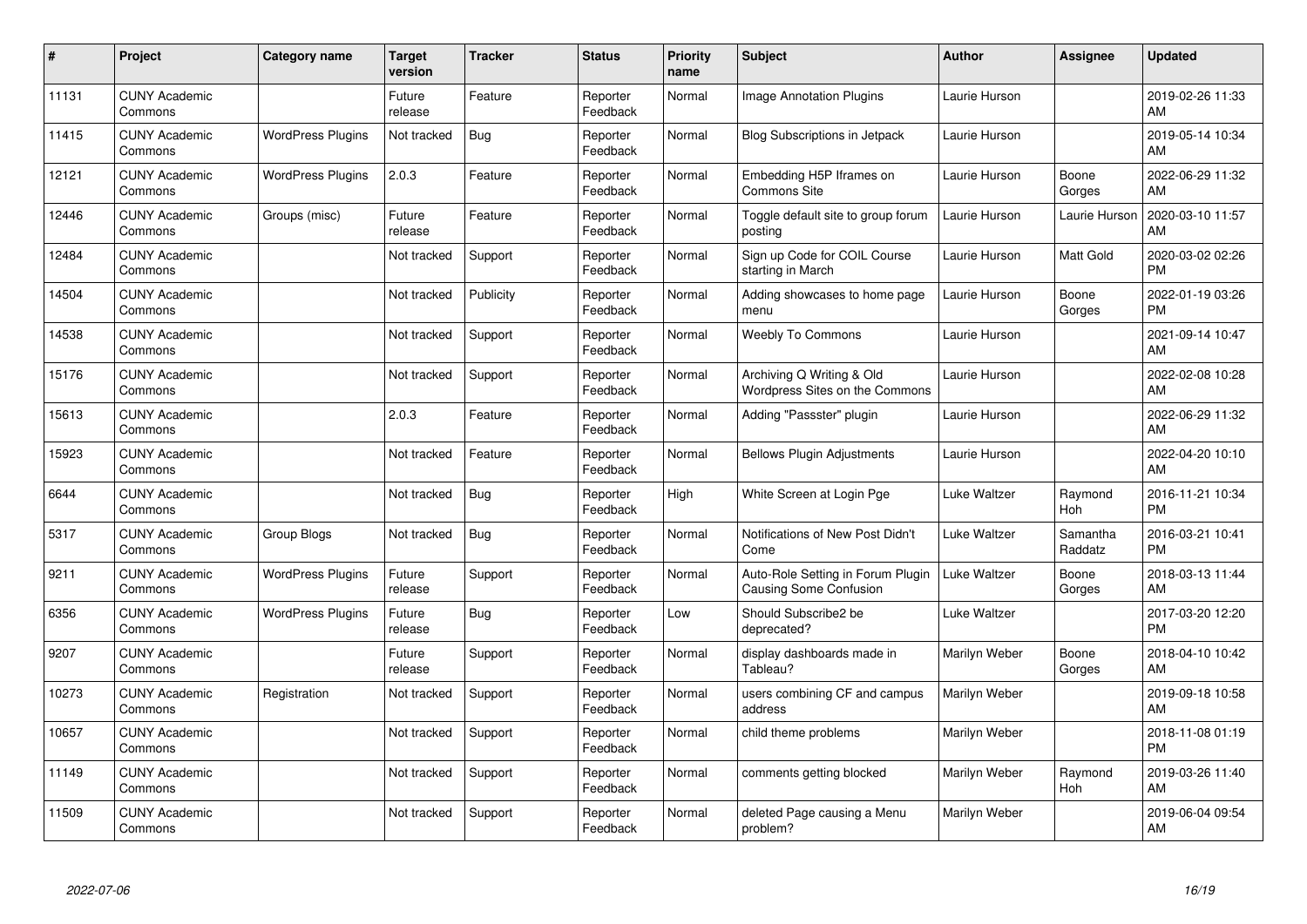| #     | Project                         | Category name             | <b>Target</b><br>version | <b>Tracker</b> | <b>Status</b>        | Priority<br>name | <b>Subject</b>                                                                                | <b>Author</b> | Assignee       | <b>Updated</b>                |
|-------|---------------------------------|---------------------------|--------------------------|----------------|----------------------|------------------|-----------------------------------------------------------------------------------------------|---------------|----------------|-------------------------------|
| 11771 | <b>CUNY Academic</b><br>Commons |                           | Not tracked              | Support        | Reporter<br>Feedback | Normal           | post displays in sections                                                                     | Marilyn Weber |                | 2019-08-20 10:34<br>AM        |
| 11787 | <b>CUNY Academic</b><br>Commons |                           | Not tracked              | Support        | Reporter<br>Feedback | Normal           | automated comments notifications<br>on ZenDesk                                                | Marilyn Weber |                | 2019-08-26 06:18<br><b>PM</b> |
| 12350 | <b>CUNY Academic</b><br>Commons | <b>Blogs (BuddyPress)</b> | Not tracked              | Support        | Reporter<br>Feedback | Normal           | URL creation problem                                                                          | Marilyn Weber |                | 2020-02-03 11:27<br>AM        |
| 12360 | <b>CUNY Academic</b><br>Commons | <b>WordPress Themes</b>   | Not tracked              | <b>Bug</b>     | Reporter<br>Feedback | Normal           | site just says "DANTE We are<br>currently in maintenance mode,<br>please check back shortly." | Marilyn Weber |                | 2020-02-04 12:13<br><b>PM</b> |
| 12741 | <b>CUNY Academic</b><br>Commons | <b>WordPress Plugins</b>  | Not tracked              | Support        | Reporter<br>Feedback | Normal           | Tableau Public Viz Block                                                                      | Marilyn Weber | Raymond<br>Hoh | 2020-05-12 11:00<br>AM        |
| 13034 | <b>CUNY Academic</b><br>Commons |                           | Not tracked              | Support        | Reporter<br>Feedback | Normal           | a site is asking people to join the<br>Commons to get a download                              | Marilyn Weber |                | 2020-07-12 07:23<br>AM        |
| 13255 | <b>CUNY Academic</b><br>Commons |                           | Not tracked              | Support        | Reporter<br>Feedback | Normal           | Accessibility problems                                                                        | Marilyn Weber |                | 2020-09-01 05:48<br><b>PM</b> |
| 13328 | <b>CUNY Academic</b><br>Commons | Group Forums              | Not tracked              | <b>Bug</b>     | Reporter<br>Feedback | Normal           | cross-posting in two related<br>groups                                                        | Marilyn Weber | Raymond<br>Hoh | 2020-09-15 10:39<br><b>PM</b> |
| 13975 | <b>CUNY Academic</b><br>Commons | Social Paper              | Not tracked              | Support        | Reporter<br>Feedback | Normal           | can't approve comments on Social<br>Paper paper                                               | Marilyn Weber |                | 2021-02-12 09:33<br>AM        |
| 14074 | <b>CUNY Academic</b><br>Commons | WordPress (misc)          | Not tracked              | Support        | Reporter<br>Feedback | Normal           | page password protection problem                                                              | Marilyn Weber |                | 2021-03-02 11:03<br>AM        |
| 14398 | <b>CUNY Academic</b><br>Commons |                           | Not tracked              | Support        | Reporter<br>Feedback | Normal           | Events plug-in notification problem   Marilyn Weber                                           |               |                | 2021-05-11 11:21<br>AM        |
| 14784 | <b>CUNY Academic</b><br>Commons |                           |                          | Support        | Reporter<br>Feedback | Normal           | User report of logo problem when<br>using Customizer theme                                    | Marilyn Weber |                | 2021-09-17 10:25<br>AM        |
| 14900 | <b>CUNY Academic</b><br>Commons |                           | Not tracked              | Support        | Reporter<br>Feedback | Normal           | previous theme?                                                                               | Marilyn Weber |                | 2021-10-25 10:31<br>AM        |
| 15169 | <b>CUNY Academic</b><br>Commons |                           | 2.0.3                    | Support        | Reporter<br>Feedback | Normal           | new Prelude website zipfiles for<br>custom theme and other files.                             | Marilyn Weber |                | 2022-06-29 11:32<br>AM        |
| 15260 | <b>CUNY Academic</b><br>Commons |                           |                          | Support        | Reporter<br>Feedback | Normal           | Diacritical markings   European<br>Stages                                                     | Marilyn Weber |                | 2022-02-04 08:16<br>AM        |
| 15370 | <b>CUNY Academic</b><br>Commons |                           |                          | Support        | Reporter<br>Feedback | Normal           | All-in-One Event Calendar?                                                                    | Marilyn Weber |                | 2022-02-17 11:03<br>AM        |
| 15655 | <b>CUNY Academic</b><br>Commons |                           | 2.0.3                    | Support        | Reporter<br>Feedback | Normal           | Event Aggregator plugin?                                                                      | Marilyn Weber |                | 2022-06-29 11:32<br>AM        |
| 16099 | <b>CUNY Academic</b><br>Commons |                           |                          | Support        | Reporter<br>Feedback | Normal           | request for Newsletter Glue                                                                   | Marilyn Weber |                | 2022-05-13 12:14<br><b>PM</b> |
| 16110 | <b>CUNY Academic</b><br>Commons |                           |                          | Support        | Reporter<br>Feedback | Normal           | remove Creative Commons<br>license from pages?                                                | Marilyn Weber | Raymond<br>Hoh | 2022-05-17 06:11<br><b>PM</b> |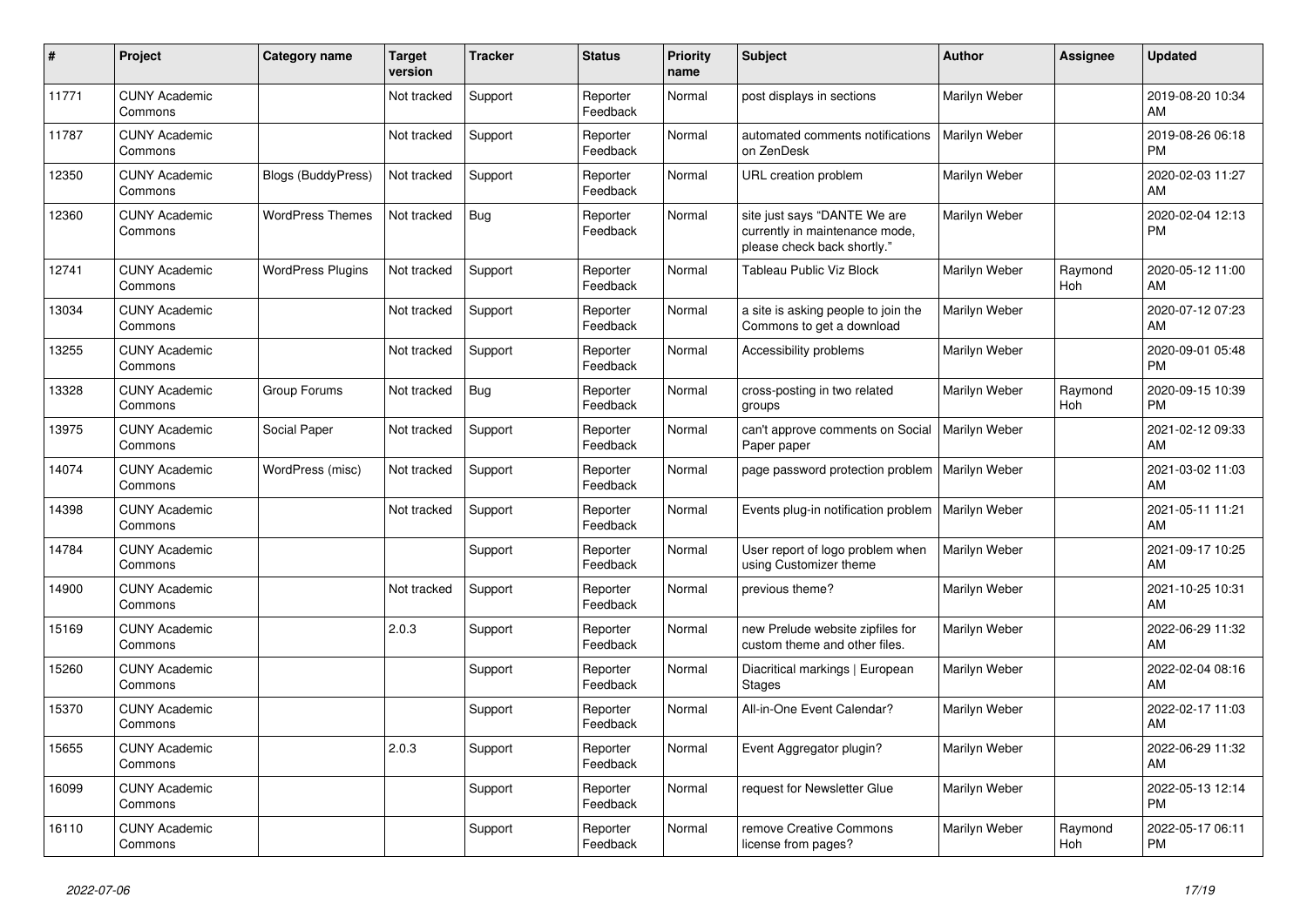| #     | <b>Project</b>                  | <b>Category name</b>       | <b>Target</b><br>version | <b>Tracker</b> | <b>Status</b>        | <b>Priority</b><br>name | <b>Subject</b>                                                                                  | <b>Author</b>           | Assignee            | <b>Updated</b>                |
|-------|---------------------------------|----------------------------|--------------------------|----------------|----------------------|-------------------------|-------------------------------------------------------------------------------------------------|-------------------------|---------------------|-------------------------------|
| 11971 | <b>CUNY Academic</b><br>Commons | <b>Email Notifications</b> | Future<br>release        | Bug            | Reporter<br>Feedback | Low                     | Pictures obscured in emailed post<br>notifications                                              | Marilyn Weber           | Raymond<br>Hoh      | 2019-11-21 01:14<br><b>PM</b> |
| 2573  | <b>NYCDH Community</b><br>Site  |                            |                          | Feature        | Reporter<br>Feedback | Normal                  | Add dh_nyc twitter list feed to site                                                            | <b>Mark Newton</b>      | Matt Gold           | 2013-05-16 11:42<br><b>PM</b> |
| 10678 | <b>CUNY Academic</b><br>Commons |                            | Not tracked              | Bug            | Reporter<br>Feedback | High                    | Newsletter Plugin Not Sending Out<br>Newsletters                                                | Mark Webb               | Boone<br>Gorges     | 2019-09-16 09:38<br><b>PM</b> |
| 10262 | <b>CUNY Academic</b><br>Commons |                            | Not tracked              | <b>Bug</b>     | Reporter<br>Feedback | Normal                  | Newsletter Plugin: Broken Image<br>at Bottom of All Newsletters                                 | Mark Webb               | Raymond<br>Hoh      | 2018-08-30 05:17<br><b>PM</b> |
| 10769 | <b>CUNY Academic</b><br>Commons | <b>WordPress Themes</b>    | Not tracked              | <b>Bug</b>     | Reporter<br>Feedback | Normal                  | 2011 Theme Sidebar                                                                              | Mark Webb               |                     | 2018-12-04 04:09<br><b>PM</b> |
| 11120 | <b>CUNY Academic</b><br>Commons | <b>WordPress Plugins</b>   | Not tracked              | Bug            | Reporter<br>Feedback | Normal                  | Events Manager Events Not<br>Showing Up                                                         | Mark Webb               |                     | 2019-02-27 04:10<br><b>PM</b> |
| 1544  | <b>CUNY Academic</b><br>Commons | Groups (misc)              | Future<br>release        | Feature        | Reporter<br>Feedback | Normal                  | Group Filtering and Sorting                                                                     | <b>Matt Gold</b>        | Chris Stein         | 2019-03-01 02:25<br><b>PM</b> |
| 6014  | <b>CUNY Academic</b><br>Commons | Publicity                  | Future<br>release        | Publicity      | Reporter<br>Feedback | Normal                  | Google search listing                                                                           | <b>Matt Gold</b>        | Boone<br>Gorges     | 2016-09-21 03:48<br><b>PM</b> |
| 7115  | <b>CUNY Academic</b><br>Commons | Groups (misc)              | Future<br>release        | Feature        | Reporter<br>Feedback | Normal                  | make licensing info clear during<br>group creation                                              | Matt Gold               | Raymond<br>Hoh      | 2020-12-08 11:32<br>AM        |
| 9947  | <b>CUNY Academic</b><br>Commons | <b>WordPress Plugins</b>   | Future<br>release        | Feature        | Reporter<br>Feedback | Normal                  | Install H5P quiz plugin                                                                         | Matt Gold               | Boone<br>Gorges     | 2018-09-11 11:01<br>AM        |
| 9979  | <b>CUNY Academic</b><br>Commons | <b>Email Notifications</b> | Not tracked              | Bug            | Reporter<br>Feedback | Normal                  | Reports of slow email activation<br>emails                                                      | <b>Matt Gold</b>        | Boone<br>Gorges     | 2018-08-29 09:40<br><b>PM</b> |
| 10040 | <b>CUNY Academic</b><br>Commons | WordPress (misc)           | Not tracked              | Bug            | Reporter<br>Feedback | Normal                  | User doesn't see full list of themes                                                            | Matt Gold               | Boone<br>Gorges     | 2018-07-25 10:12<br>AM        |
| 1456  | <b>CUNY Academic</b><br>Commons | Group Invitations          | Future<br>release        | Feature        | Reporter<br>Feedback | Low                     | Invite to Group Button from Profile<br>Field                                                    | <b>Matt Gold</b>        | Samantha<br>Raddatz | 2015-11-09 05:59<br><b>PM</b> |
| 11449 | <b>CUNY Academic</b><br>Commons | WordPress - Media          | Not tracked              | Support        | Reporter<br>Feedback | Normal                  | Cloning Media Library for JITP<br>from Staging to Production Site                               | <b>Patrick DeDauw</b>   | Boone<br>Gorges     | 2019-05-13 12:00<br><b>PM</b> |
| 14483 | <b>CUNY Academic</b><br>Commons | WordPress - Media          | Not tracked              | Bug            | Reporter<br>Feedback | Normal                  | Wordpress PDF Embed Stopped<br>Working after JITP Media Clone                                   | Patrick DeDauw          | Boone<br>Gorges     | 2021-05-20 01:51<br><b>PM</b> |
| 8675  | <b>CUNY Academic</b><br>Commons | User Onboarding            | Future<br>release        | Bug            | Reporter<br>Feedback | Low                     | Add new User search screen calls<br>for the input of email address but<br>doesn't work with one | Paul Hebert             | Boone<br>Gorges     | 2017-10-11 11:17<br>AM        |
| 11077 | <b>CUNY Academic</b><br>Commons | Events                     | Not tracked              | Feature        | Reporter<br>Feedback | Normal                  | Show event category description<br>in event list view                                           | Raffi<br>Khatchadourian |                     | 2019-02-12 10:38<br><b>PM</b> |
| 15242 | <b>CUNY Academic</b><br>Commons | Performance                | Not tracked              | <b>Bug</b>     | Reporter<br>Feedback | Normal                  | Slugist site                                                                                    | Raffi<br>Khatchadourian | Boone<br>Gorges     | 2022-02-07 11:14<br>AM        |
| 15516 | <b>CUNY Academic</b><br>Commons | <b>WordPress Plugins</b>   |                          | Bug            | Reporter<br>Feedback | Normal                  | Can't publish or save draft of post<br>on wordpress.com                                         | Raffi<br>Khatchadourian | Raymond<br>Hoh      | 2022-03-02 05:52<br><b>PM</b> |